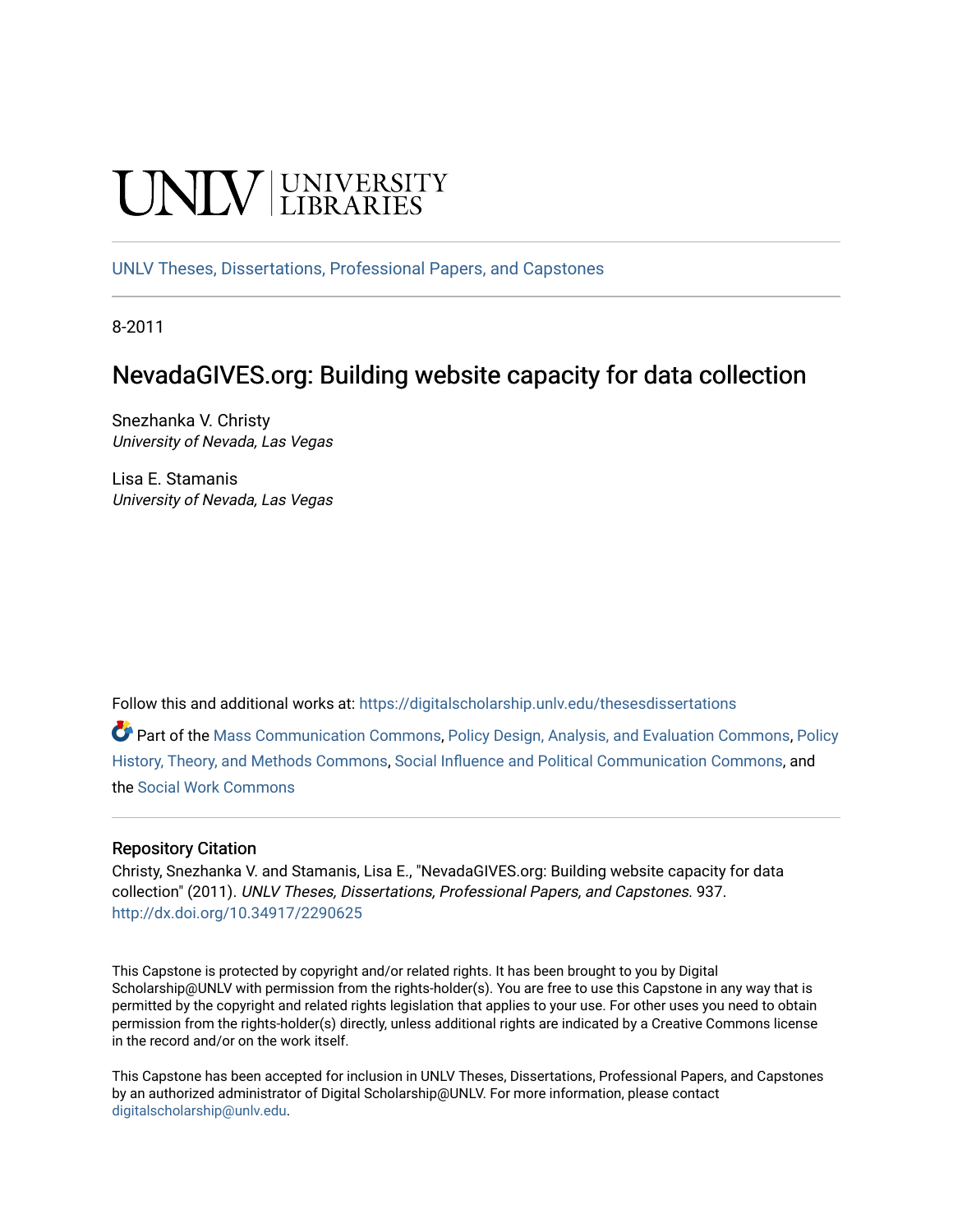NevadaGIVES.org: Building Website Capacity for Data Collection

Snezhanka V. Christy

Lisa E. Stamanis

University of Nevada, Las Vegas

Department of Public Administration

Final Project for the Master's in Public Administration

In partial fulfillment of PUA 791 Topics in Public Administration

Dr. Christopher Stream

August 15, 2011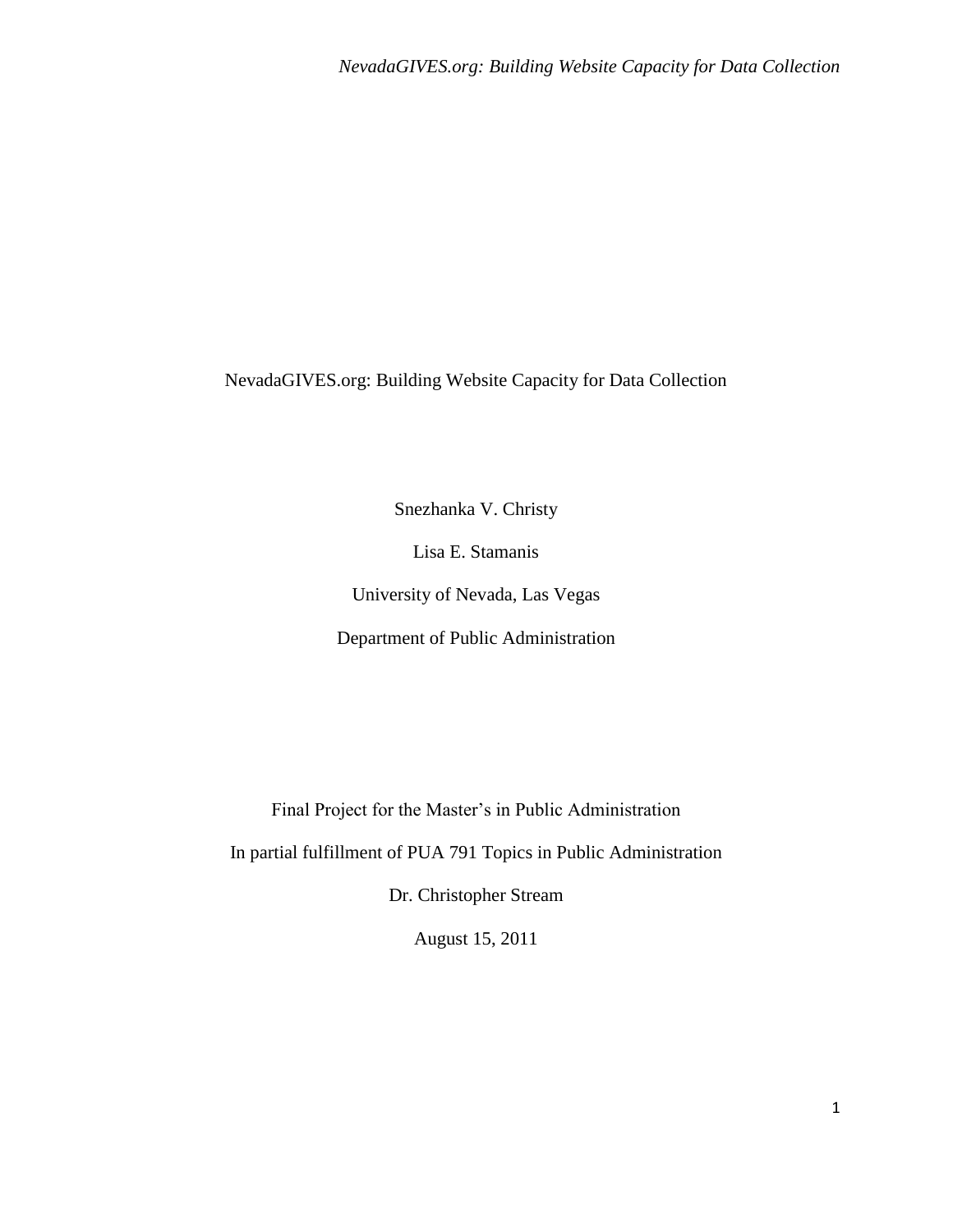# **TABLE OF CONTENTS**

| TABLE 1 SOURCE IRS STATISTICS OF INCOME JULY 2010. PREPARED BY THE NATIONAL CENTER FOR CHARITABLE |  |
|---------------------------------------------------------------------------------------------------|--|
|                                                                                                   |  |
|                                                                                                   |  |
|                                                                                                   |  |
|                                                                                                   |  |
|                                                                                                   |  |
| FIGURE 3 ILLUSTRATION OF THE FOUR USER EXPERIENCE FACTORS IN BUILDING WEBSITE SATISFACTION AND    |  |
|                                                                                                   |  |
|                                                                                                   |  |
|                                                                                                   |  |
|                                                                                                   |  |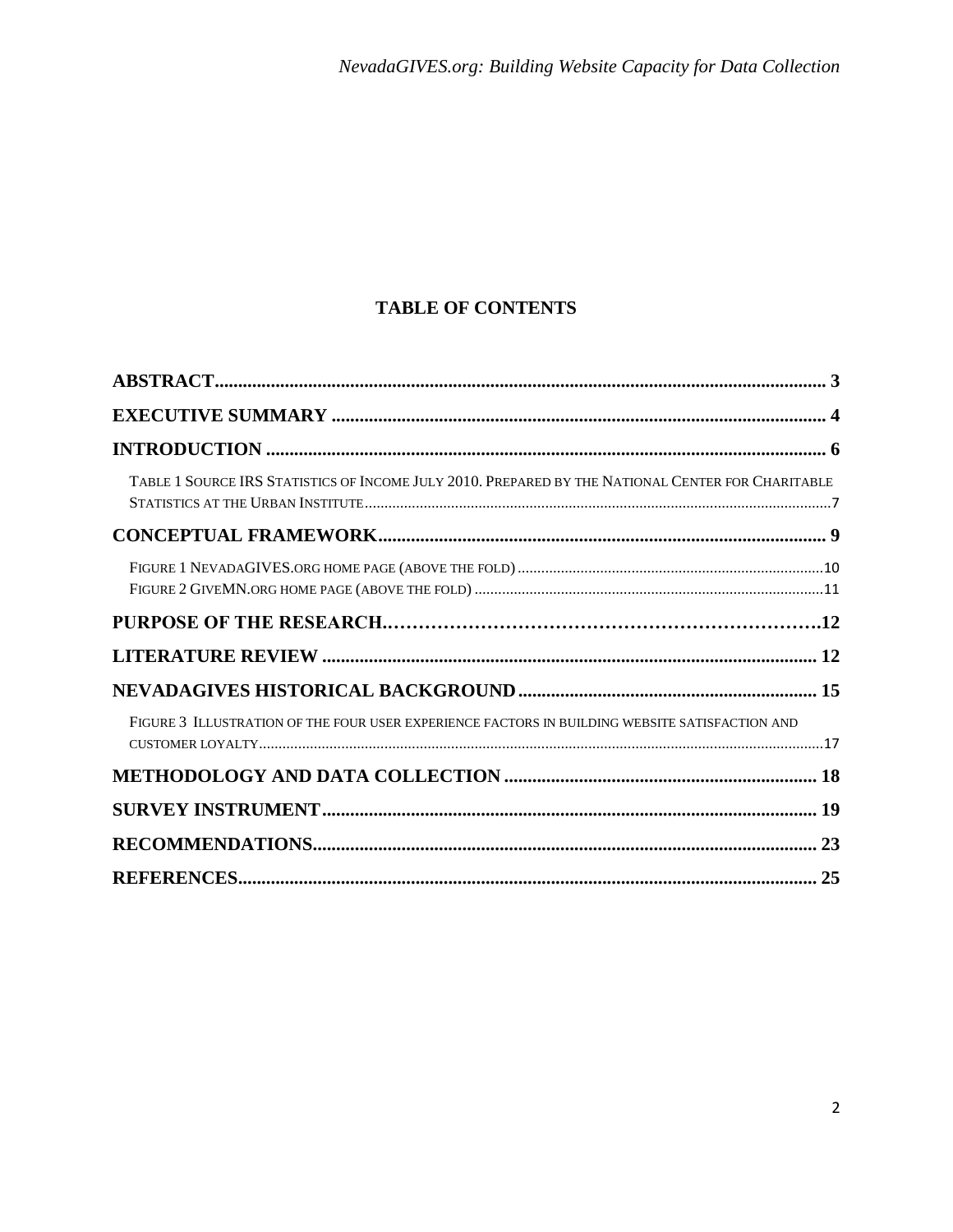#### **Abstract**

Since the adoption of the Government Performance and Result Act of 1993, the same demand for accountability placed upon government agencies is also expected in the nonprofit sector (Poister, 2003). Also fueling the need for dependable nonprofit performance data, is the current economic environment where funding is scarce or non-existent. Along with providing routine information and services, developing a competent website to collect and make available performance data for stakeholders and patrons is a necessary practice in both the public and private sector. Nonprofit organizations fortunate enough to have functioning websites can maximize their potential by managing them as a data collection tool to assess effectiveness. However, websites must be designed to optimize their engagement capabilities to not only draw visitors to the site, but encourage repeat visits. The Las Vegas based nonprofit NevadaGIVES has invested significant resources into creating a comprehensive website to promote their mission of philanthropy. Currently the organization is planning a major e-philanthropic fundraising event, "Nevada Gives" to the Max Day," to be launched in November 2011. To produce a genuinely successful online event and to make the most of their investment, the organization must enhance their public interface capabilities. To improve end-user satisfaction NevadaGIVES must prioritize their commitment of time and resources to improving the NevadaGIVES.org website by taking advantage of readily accessible usability strategies that promote user experience or "UX." Employing the four engagement factors: branding, content, functionality and usability in their website design will encourage repeat visits and build capacity for data collection.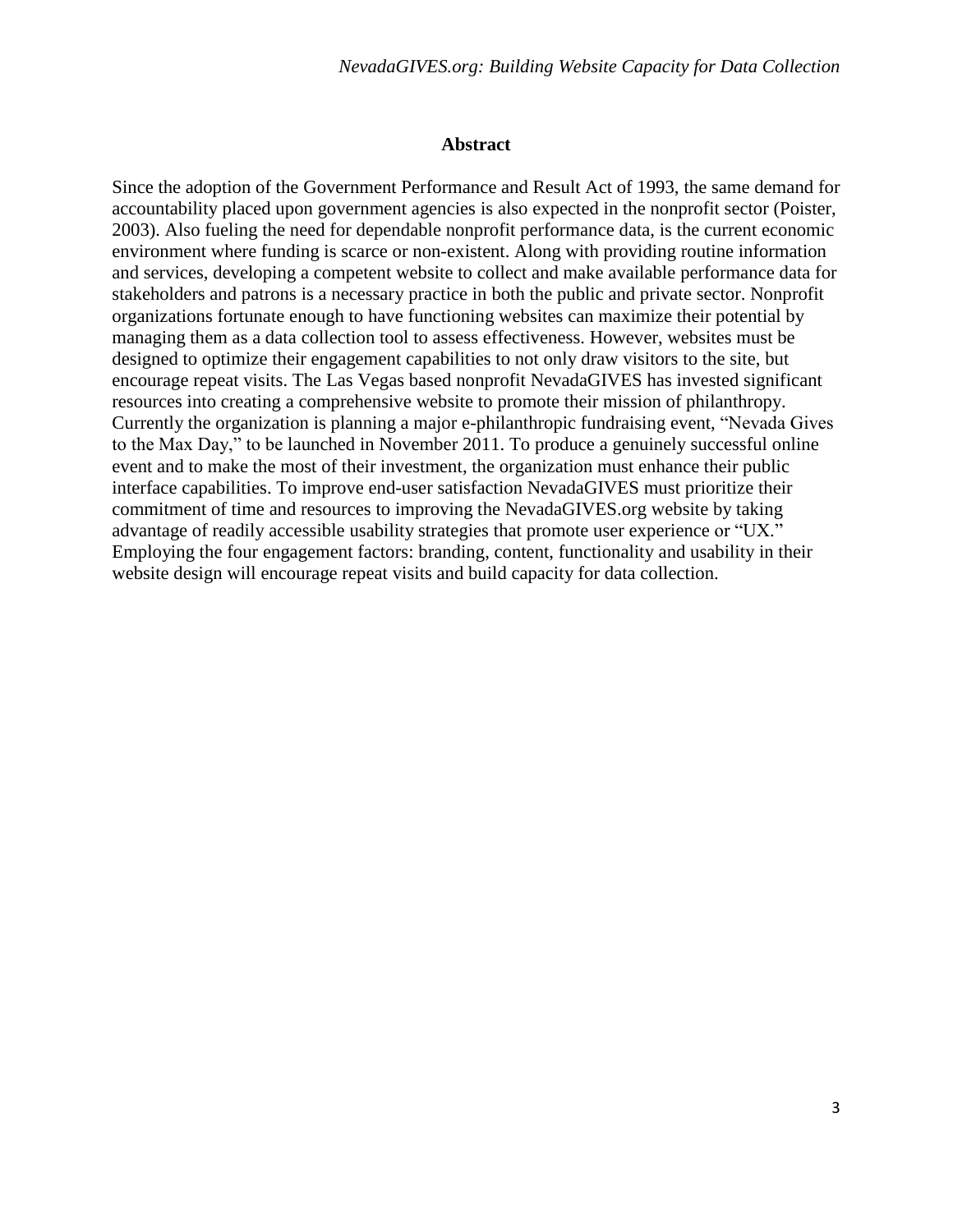# **Executive Summary**

NevadaGIVES, a Las Vegas based nonprofit, endeavors to raise awareness of philanthropy and volunteerism by presenting events and providing on-line resources to engage and empower the local community in the practice of philanthropy. For NevadaGIVES, philanthropy, or "giving," includes the traditional cash donation; however for those who cannot give monetarily, they encourage the gift of volunteerism, goods and services. NevadaGIVES promotes philanthropy by presenting several informational events each year to engage the community by connecting local businesses with nonprofits.

Along with raising awareness, NevadaGIVES would like to be known as the information resource on philanthropy for Southern Nevada. To this end, they have committed significant resources of time and funding to creating and maintaining the NevadaGIVES.org website to provide a continuous, public platform for service delivery of their mission and goals (Appendix A). Currently the organization is promoting their first major fundraising campaign, "Nevada" GIVES to the Max Day," designed to promote e-philanthropy. Learning of NevadaGIVES' shift interest in hosting an e-philanthropy event, the UNLV MPA group decided to perform an evaluation of the service delivery of their website.

After collecting background information on NevadaGIVES, studying their website and comparing to the goals and mission of their organization, it was agreed to conduct a survey with questions designed to measure engagement. A survey would provide the NevadaGIVES organization with feedback regarding online giving, website content and design to motivate the organization to improve website service delivery as they move forward with the Nevada GIVES to the Max web event. However, the survey information can only provide general guidelines in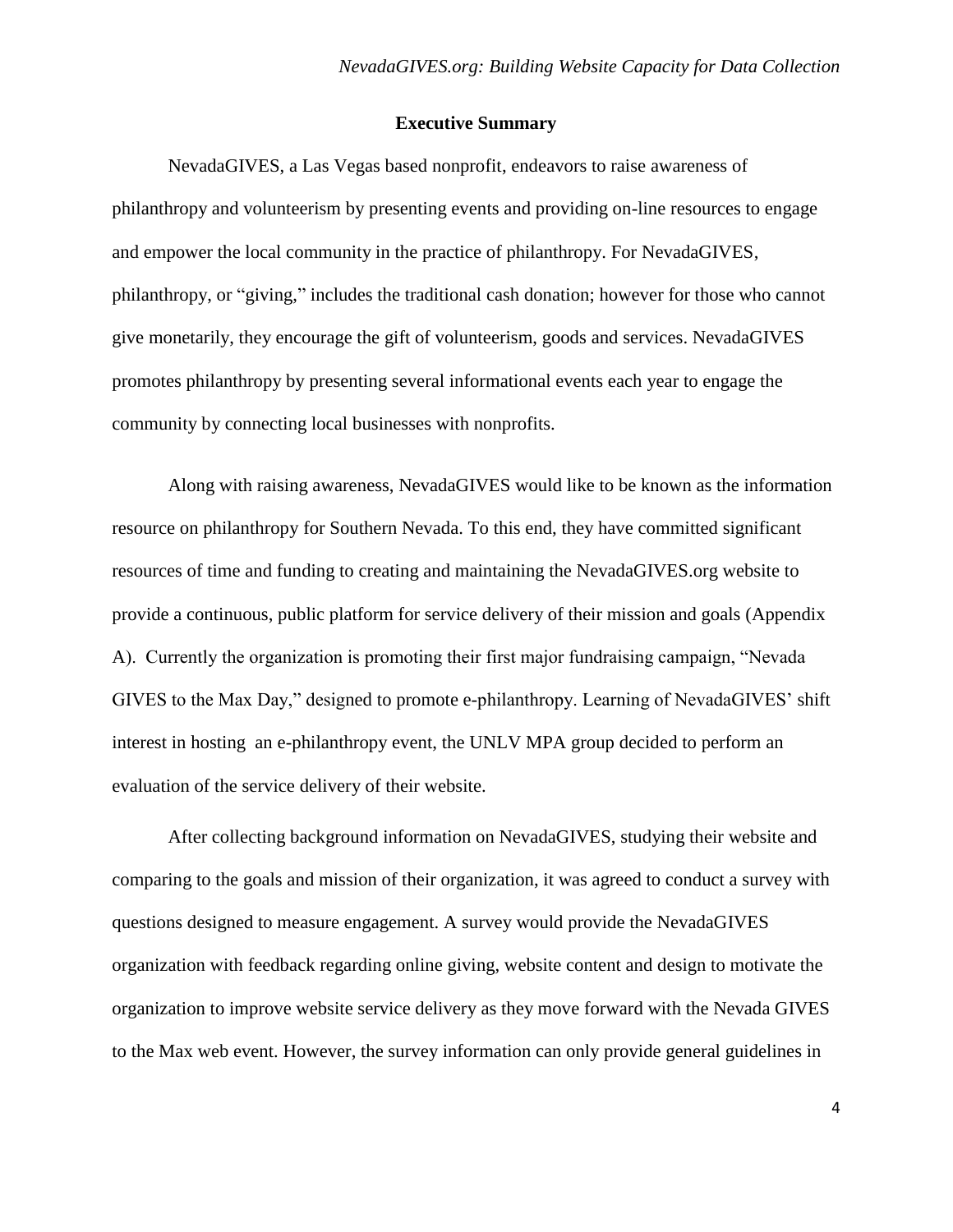which to continue tailoring their website as needs of patrons as well as technology platforms continue to change. According to the Urban Institute, "Outcome information seldom, if ever, tells why the outcomes have occurred. Many internal and external factors can contribute to any outcome. Instead, use the outcome data to identify what works well and what does not"" (The Urban Institute). The following questions illustrate the approach the MPA group took when designing the survey questionnaire. The framing of each question was related to the four user experience factors as well as the NevadaGIVES mission and goals:

# *Branding*:

- *Who is using the website and for what purpose? Why do they return?*
- *Is the NevadaGIVES brand strong enough to be viewed as a primary source for giving in southern Nevada?*

*Content:*

- *Is the content continually updated?*
- *Does the design contribute to a positive experience with the website? Functionality:*
- *Are they reaching the intended audience? Engaging new audiences?*
- *Does the site provide complete information to earn customer confidence and credibility? Usability:*
- *Can users find what they are looking for? How many clicks?*
- *Does the home page above the fold quickly tell us the purpose of the site?*

Essentially, by creating a website which is easier to navigate and is responsive to individual needs with the application of the user experience factor, becomes an efficient use of staff and funding in a strained economy.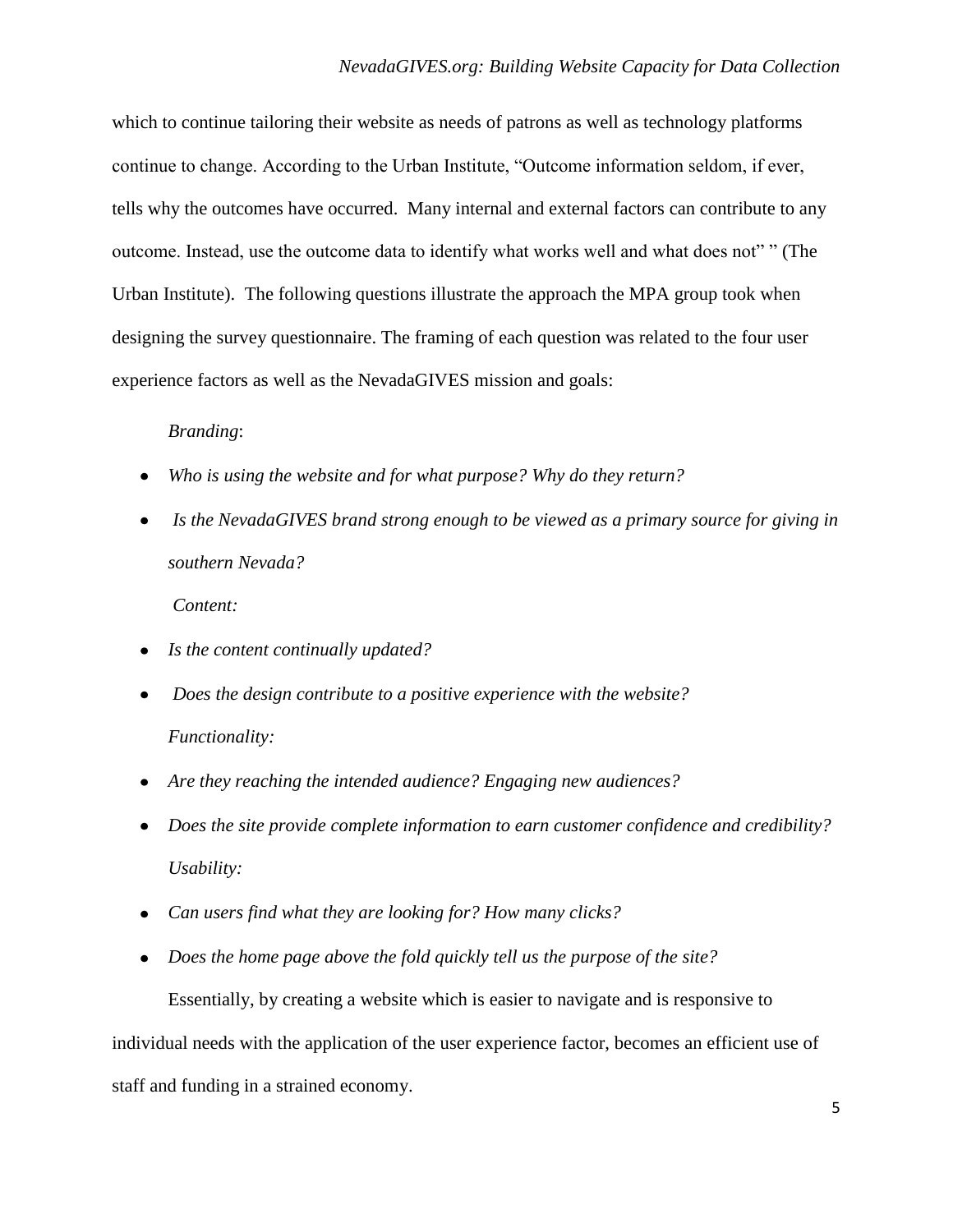# **Introduction**

The evaluation will provide technical assistance for the Las Vegas based nonprofit, NevadaGIVES enabling the organization to build the capacity for engaging a broader audience and begin collecting data to improve service delivery. Currently NevadaGIVES does not collect data to assess the effectiveness, nor are they utilizing the full potential of their "virtual real estate" of their website, NevadaGIVES.org, to engage the community in philanthropy.

Established in 2003, NevadaGIVES is a  $501(c)(3)$  charitable organization whose mission is to increase awareness of philanthropy and volunteerism in Southern Nevada. The organization's vision is to, "build a vibrant, effective and growing philanthropic community that improves the quality of life for all Nevadans" (NevadaGIVES, 2010). In building awareness about giving, they hope to encourage a greater number of average citizens, both in southern Nevada area and throughout the state, to take action by giving back to their community on a regular basis either through donations of cash, goods or volunteerism.

In addition to encouraging a call to action through their website and educational workshops, NevadaGIVES would like to be regarded as the primary informational resource to both nonprofits and businesses on charitable giving in Southern Nevada. To help focus their organizations goals, the MPA group decided the focus the research scope on the service delivery through their website and whether customers were satisfied with the online services delivered through the NevadaGIVES.org. Customer satisfaction is linked to website performance and the organization's missions and goals. Satisfied customers are more likely to respond positively and in a meaningful way by possibly donating, volunteering, using the site as a primary resource of information, having overall favorable impression of the organization, returning to the site and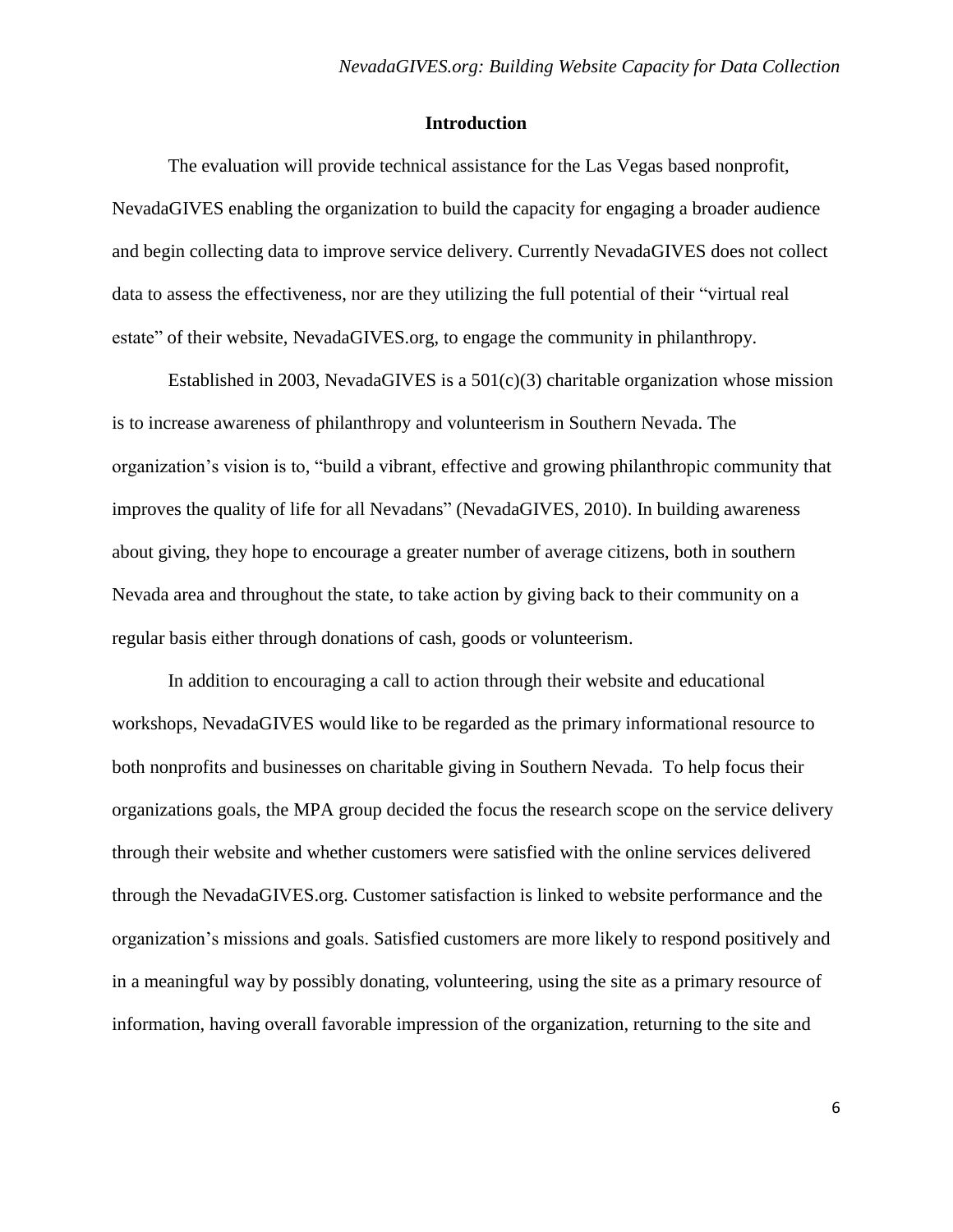recommending the site to others. Regarding the distal goal, NevadaGIVES desires to affect statewide giving efforts and ultimately, overall state giving statistics.

| <b>National</b>  | Average adjusted gross income per |                |              |              | Average charitable contribution per |                |              |              |
|------------------|-----------------------------------|----------------|--------------|--------------|-------------------------------------|----------------|--------------|--------------|
| <b>Giving</b>    | income tax return                 |                |              |              | return                              |                |              |              |
| <b>Index</b>     | 2003                              | 2008           | 2003         | 2008         | 2003                                | 2008           | 2003         | 2008         |
|                  | <b>Dollars</b>                    | <b>Dollars</b> | <b>State</b> | <b>State</b> | <b>Dollars</b>                      | <b>Dollars</b> | <b>State</b> | <b>State</b> |
|                  | (Actual)                          | (Actual)       | Rank         | Rank         | (Actual)                            | (Actual)       | Rank         | <b>Rank</b>  |
| <b>Minnesota</b> | 50,310                            | 59,063         | 13           | 15           | 1,181                               | 1,283          | 13           | 12           |
| <b>Arizona</b>   | 45,003                            | 52,240         | 22           | 26           | 1,028                               | 1,073          | 26           | 30           |
| <b>Nevada</b>    | 50,101                            | 55,838         | 14           | 18           | 1,105                               | 1,013          | 20           | 35           |

**Table 1. Source IRS Statistics of Income July 2010. Prepared by the National Center for Charitable Statistics at the Urban Institute**

However, the state of Nevada rates low on the national index of charitable participation and according to the 2010 IRS statistics of income and charitable contributions, Nevada ranked  $20<sup>th</sup>$  in 2003 and 35<sup>th</sup> in 2008 on the average charitable contribution per return among the 50 states; a -8.3% drop in giving statewide (See Table 1). The table compares Nevada with two other states; Arizona and Minnesota who have similar average adjusted gross income per tax return. Minnesota is also relevant to the comparison because NevadaGIVES hopes to emulate their giving capacity by creating an on-line giving portal (see Appendix B for complete data results).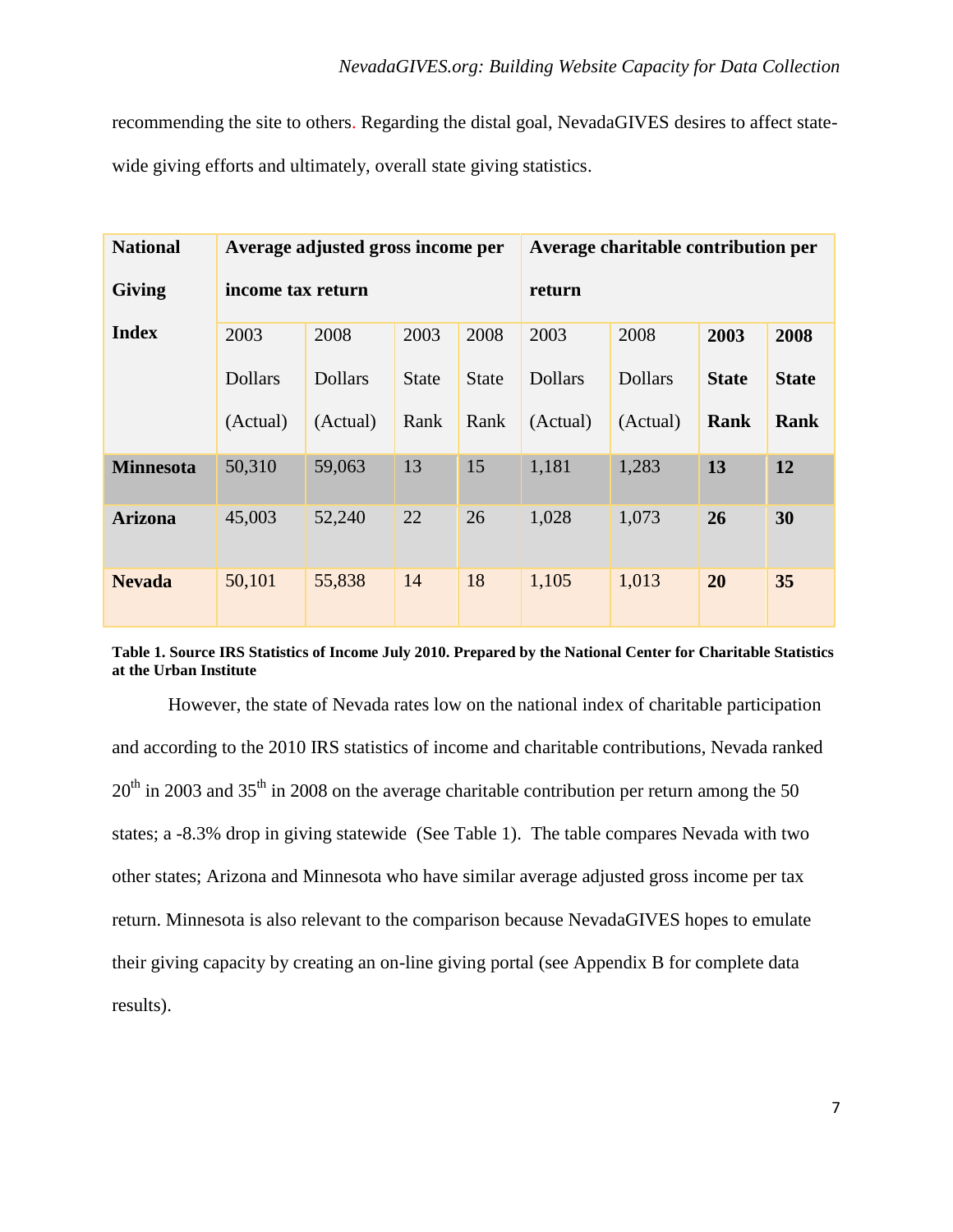While the current function of the NevadaGIVES website is to provide informational resources for both nonprofits and businesses (the organization currently does not take donations for other organizations), it is now planning to transform their website into a major philanthropic fundraising platform with "Nevada Gives to the Max Day," to be launched November of this year. This one-day event, modeled after Minnesota's very successful "GiveMN" e-philanthropy event presented from the GiveMN.org website, will convert the NevadaGIVES website into a major e-giving, or e-philanthropy portal with potential for dynamic nonprofit and donor engagement. In this new capacity, NevadaGIVES will be building an engagement program in which all charities, both locally as well as nationally, will be able to participate in year-round online giving.

To determine which elements of their website will enable NevadaGIVES.org to improve customer engagement and subsequent interactivity for data collection, the evaluation consisted of literature reviews and an exploration of "best practices" of nonprofit internet engagement methods capacity to accomplish its mission and goals. The phases for the evaluation included:

- 1) A survey of a broad range of academic and non-academic literature published on the history of not-for-profit and charity marketing and the use of Internet technology by charities;
- 2) An investigation and comparison of the organization's website design, features and performance against industry benchmarks, including Give MN website and other successful charity websites known for their "best practices" and inspiration;
- 3) An analysis on the cost-effectiveness of website redesign to improve interactivity.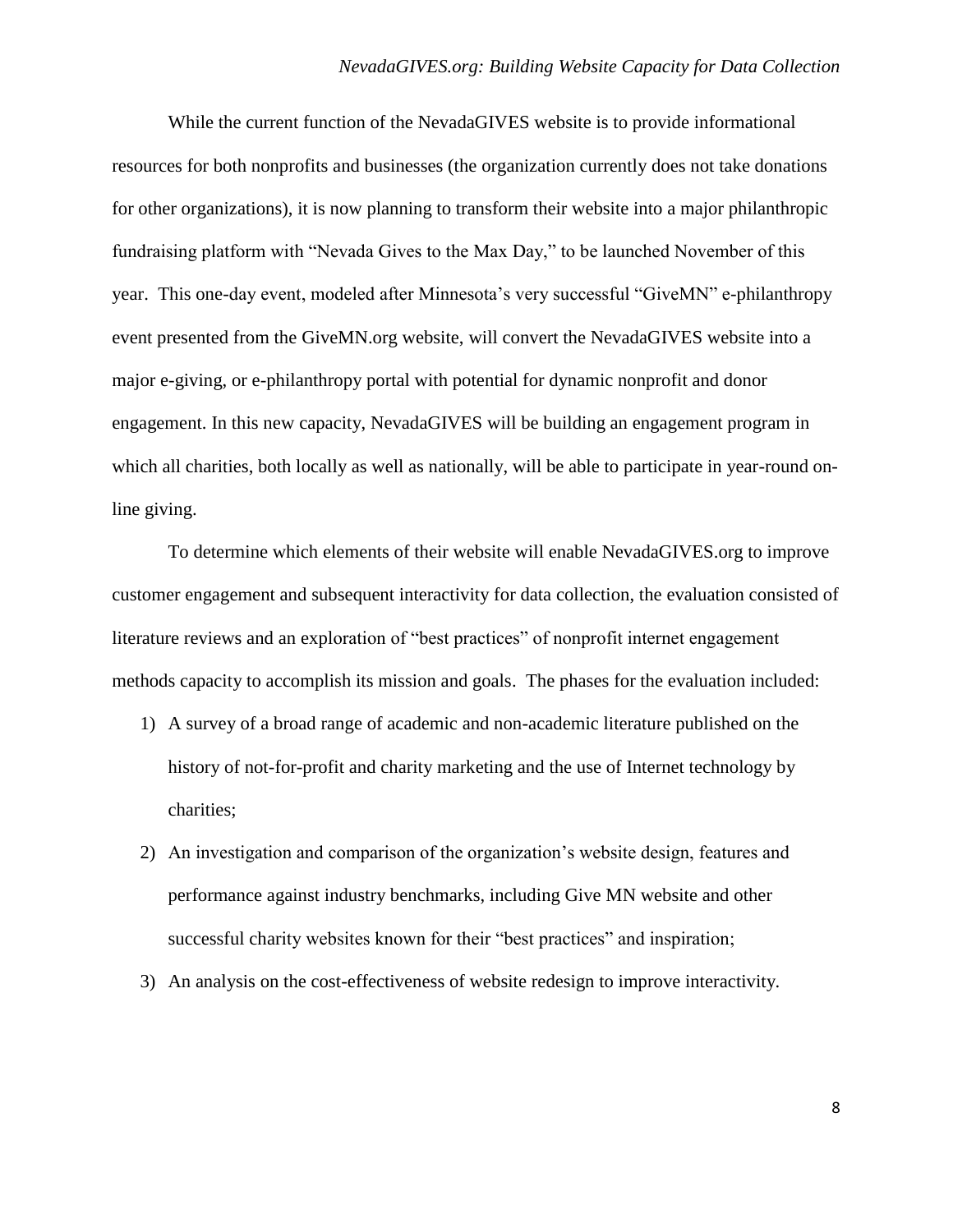4) Design of a survey questionnaire to determine website users' experience and satisfaction with service delivery and its impact on their future behaviors as potential donors or volunteers;

The conclusions drawn from this analysis will be presented to NevadaGIVES as a series of prioritized recommendations in which the president, board and stakeholders can incorporate into their planning process. Once they have a grasp on building interactivity, they must establish benchmark, begin data collection so they can now monitor effectiveness and implement improvements. This analysis is not intended to provide specific recommendations on the level of investment that the organization should make, or to build a high-end website in order to achieve its mission and goals. It is rather an attempt to provide more practical suggestions for improving website interactivity by delivering an improved website experience that is inspiring, accessible and usable by all customers ultimately adding value to the organization's brand and credibility.

#### **Conceptual Framework**

Establishing a conceptual framework outlines the course of action for the evaluation. The first step for the University of Nevada Las Vegas' Masters of Public Administration student group (MPA group) was to build a knowledge base and understanding of the different concepts and conceptualized relationships related to the problem of improving and organization through their website. The search for knowledge began with two informative interviews with Stacey Wedding, President of the NevadaGIVES Board, with whom the MPA group discussed the organizations varied background and present short and long term goals. From these interviews the MPA group learned how the organization relied on their website and newsletter to communicate their message of philanthropy. To better understand the concepts of philanthropy and its changing landscape as a result of the internet revolution, the MPA group conducted an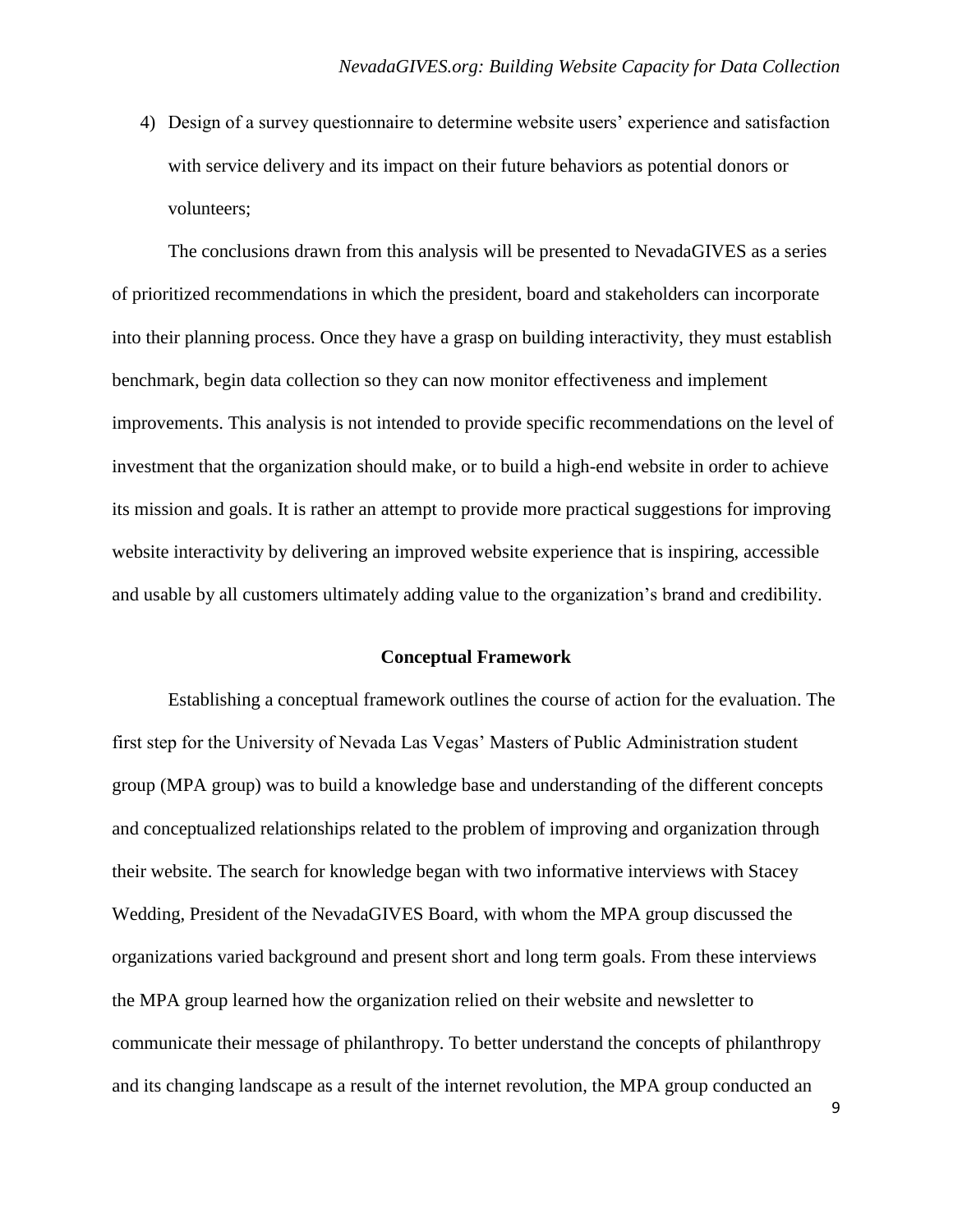extensive literature review of academic and non-academic publications which helped to focus even further into the critical need for a nonprofit to optimize the use of their website. Questions researched in the literature were related to why people give, where Nevada stands on the national Giving index, the definition of e-philanthropy, how a charity website can support organizational goals, and why nonprofits need to collect data. In addition the research let us to also investigate best practices in the nonprofit field and how difficult it is to establish benchmarks. In order to understand what inspires and attracts users to interact with a nonprofit website, the MPA group discovered the value of *user experience*; how it affects customer satisfaction and keeps visitors coming back.



**Figure 1.NevadaGIVES.org home page (above the fold)**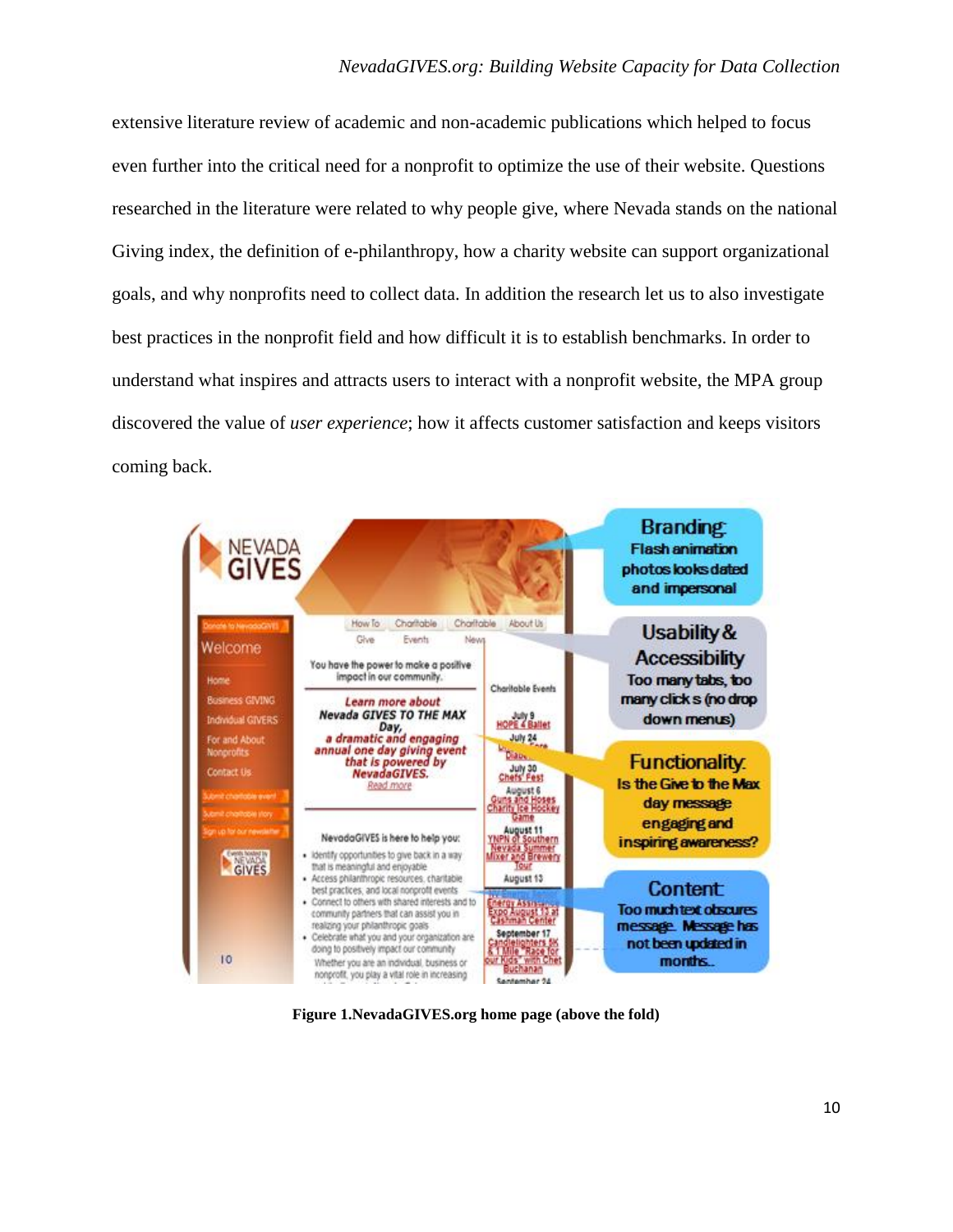Each website home page (above the fold, or what is visible when the page appears) was evaluated and compared for customer engagement features, or user experience factors, commonly known in the web design field as "UX." The MPA group found that NevadaGIVES.org, while having good information, it was severely lacking in all four user experience factors. Conversely GiveMN.org was employing all aspects of user experience through new content, colorful interactive deign, social media and trust building features such as the data counter. The user can easily navigate site more efficiently while engaging in an enjoyable, interactive experience.



**Figure 2. GiveMN.org home page (above the fold)**

The MPA group compared NevadaGIVES.org to the nonprofit website they aspire to; the GiveMN.org website considered the nation's "gold standard" about community fundraising. The MPA group began to draw connections between the users' experience and perceptions of a website's branding, content, usability, and functionality, and used the four factors to create a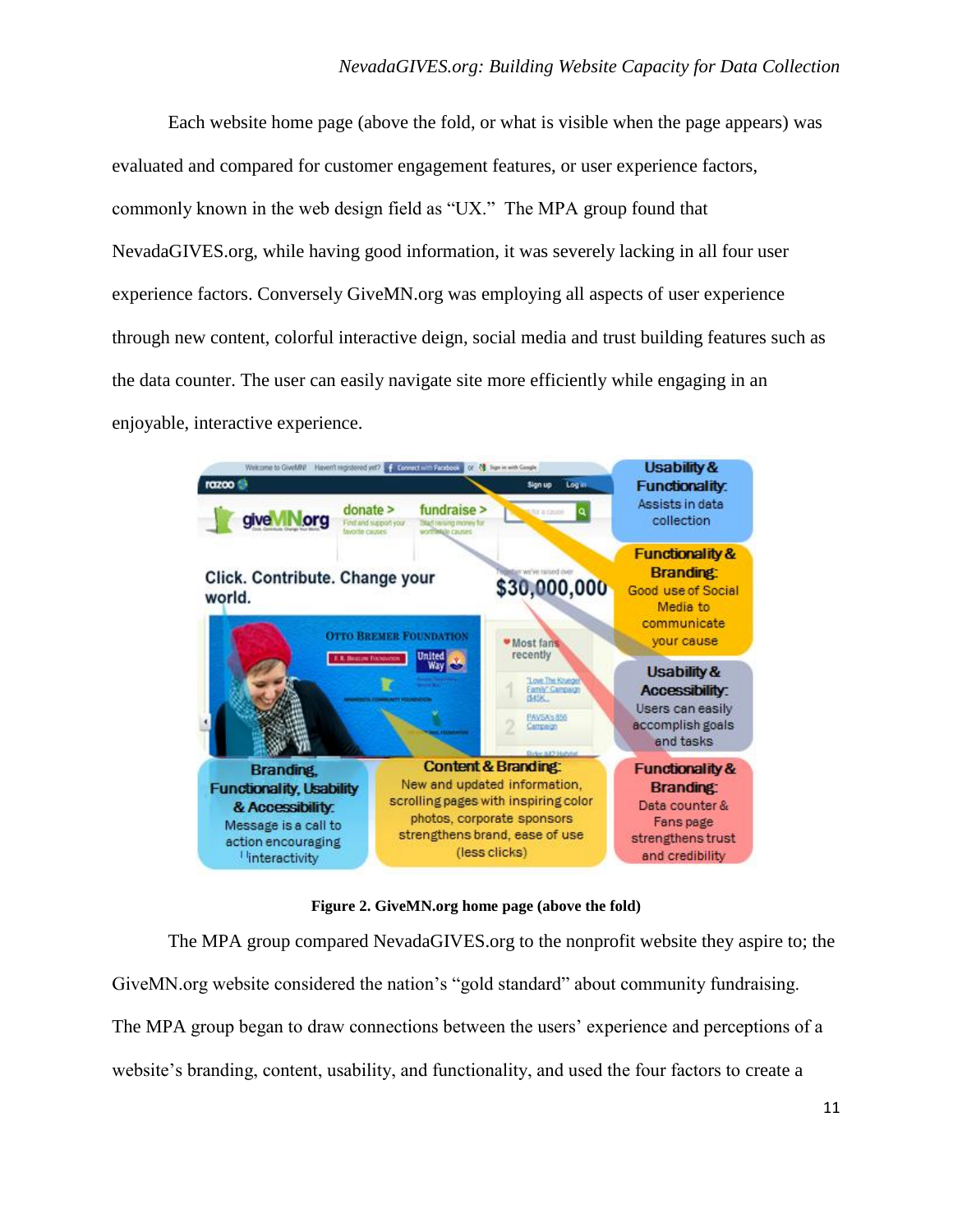survey questionnaire to provide NevadaGIVES with customer service/customer engagement input. The questions were designed to collect nominal data and provide the organization with recommendations on improving service delivery (Appendix C).

# **Purpose of the Research**

The evaluation goal is to provide NevadaGIVES with strategic recommendations to improve their website usability thereby increasing interactivity to engage increasingly larger audiences in the giving experience. By building capacity for collecting and using data though online surveys linked to their website or distributed by the organization staff, NevadaGIVES will be able to establish benchmarks to continuously monitor and assess the effectiveness of their website and service delivery. This study will explore the key factors influencing user experience of the website and measure the overall online customer satisfaction which is "vital for any nonprofit organization hoping to increase donations, membership, volunteerism, loyalty, and engagement" (Freed, 2009).

#### **Literature Review**

#### **Why Do People Give?**

―If we do not understand why people give, then how can we encourage them to become donors or increase their contributions, and how can we predict changes in the economic environment that will influence giving?" (Vesterlund, The Nonprofit Sector, 2006)

Government Procurement notes, that "the United States is a nation of givers. Americans donate time and money to a multitude of causes and charities, from their local arts institutions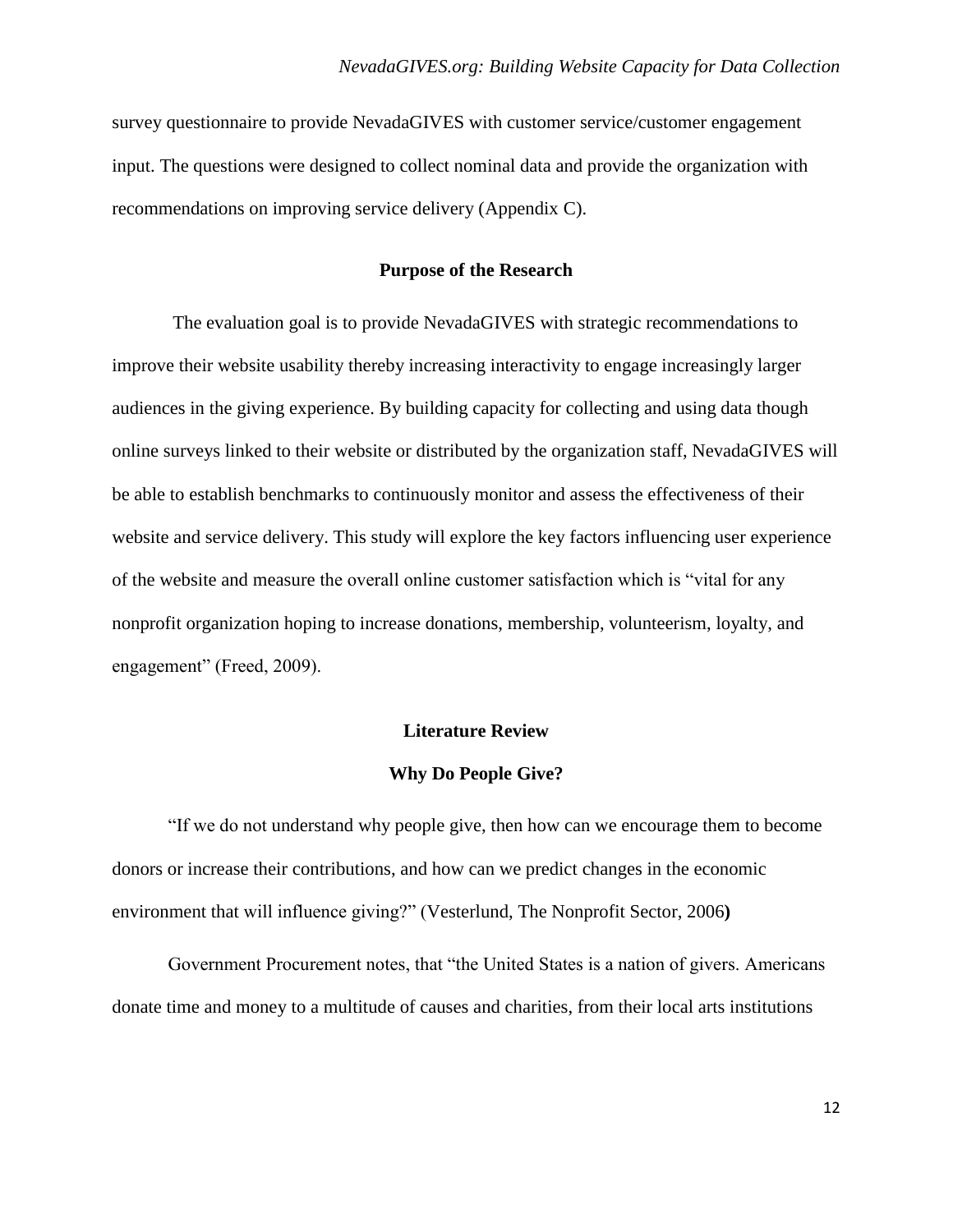and religious congregations to international causes such as hunger relief and human rights" (Government Procurement, 2002).

A study which examined the philanthropic behavior of Americans reported that "69" percent of contributing households give to religion, 43 percent of households give to health organizations, 39 percent to human services and 38 percent to youth services" (Giving And Volunteering, 2002). The report showed that "58 percent of all respondents give because they feel they owe something to the community… Volunteers give the most time on average to environmental and youth service organizations at 26 hours per month followed by education organizations at 18 hours. Environmental organizations attract fewer volunteers (4.8 percent), but they give more hours than almost all other subsector volunteers" (Giving And Volunteering, 2002).

The survey also noted the effect that household income plays in contributions. As previous *Giving and Volunteering* surveys have proved, "household contributions increase as income increases, but lower income groups give a higher percentage of their income to charities. The tendency of people to volunteer also increases with household income growth. For example, one in four people from households with incomes of less than \$25,000 volunteered in the past year, while more than one in two from households with incomes of \$75,000 or more volunteered" (Giving And Volunteering, 2002), (Government Procurement, 2002).

According to the latest figures (Giving USA Foundation, 2011), "the total of all philanthropic giving in the United States was \$290.9-billion in 2010". As always, the bulk of that money was raised from individuals. "Donations by individuals remained essentially flat from 2009 to 2010—at 1.1 percent in inflation-adjusted dollars, for an estimated total of \$211.8 billion. The rest came from corporations and foundations" (Giving USA Foundation, 2011).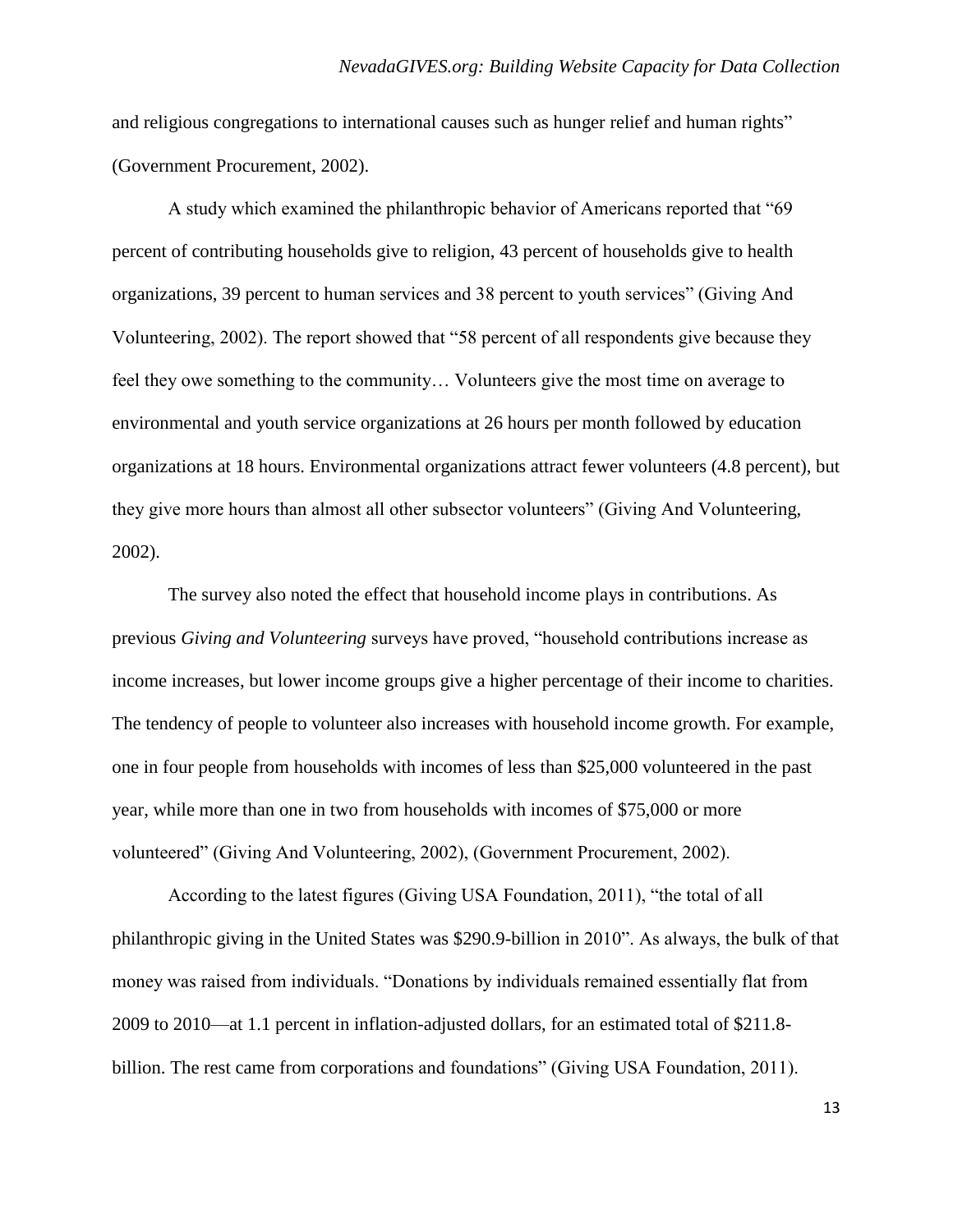# **What is E-Philanthropy?**

Hart (2008) defines E-philanthropy as "a set of efficiency-building Internet-based techniques that can be employed to build and enhance relationships with stakeholders interested in the success of a nonprofit organization. E-philanthropy is the building and enhancing of relationships with volunteers and supporters of nonprofit organizations using the Internet. It includes the contribution of cash or real property or the purchase of products and services to benefit a nonprofit organization, and the storage and usage of electronic data and services to support relationship-building and fundraising activities" (Hart, 2008).

Hart notes that "E-philanthropy came of age on 11 September 2001. In the days and weeks following the terrorist attacks on the USA, the world turned to the Internet as a vehicle for its charitable response to the tragic events. The level of online philanthropic activity … was so amazing that the experience has become a defining moment in US philanthropy. In the two months following the disaster, more than 1.3 million contributors donated over \$128 million online" (Hart, 2008).

―For nonprofit organizations, the Internet provides an unprecedented and cost-effective opportunity to build and enhance relationships with supporters, volunteers, clients and the communities they serve. Connecting with supporters online provides a new means for converting interest in a mission to direct involvement and support (Hart, 2008).

E-philanthropy or online giving is the wave of the future. The Case Foundation, citing recent studies by Greenfield, Keating, Parsons and Roberts, states that "online giving is particularly cost-effective for charities**.** While it can cost \$1.25 to raise a dollar from a new donor through direct mail and more than 63 cents through telemarketing, the cost per dollar of raising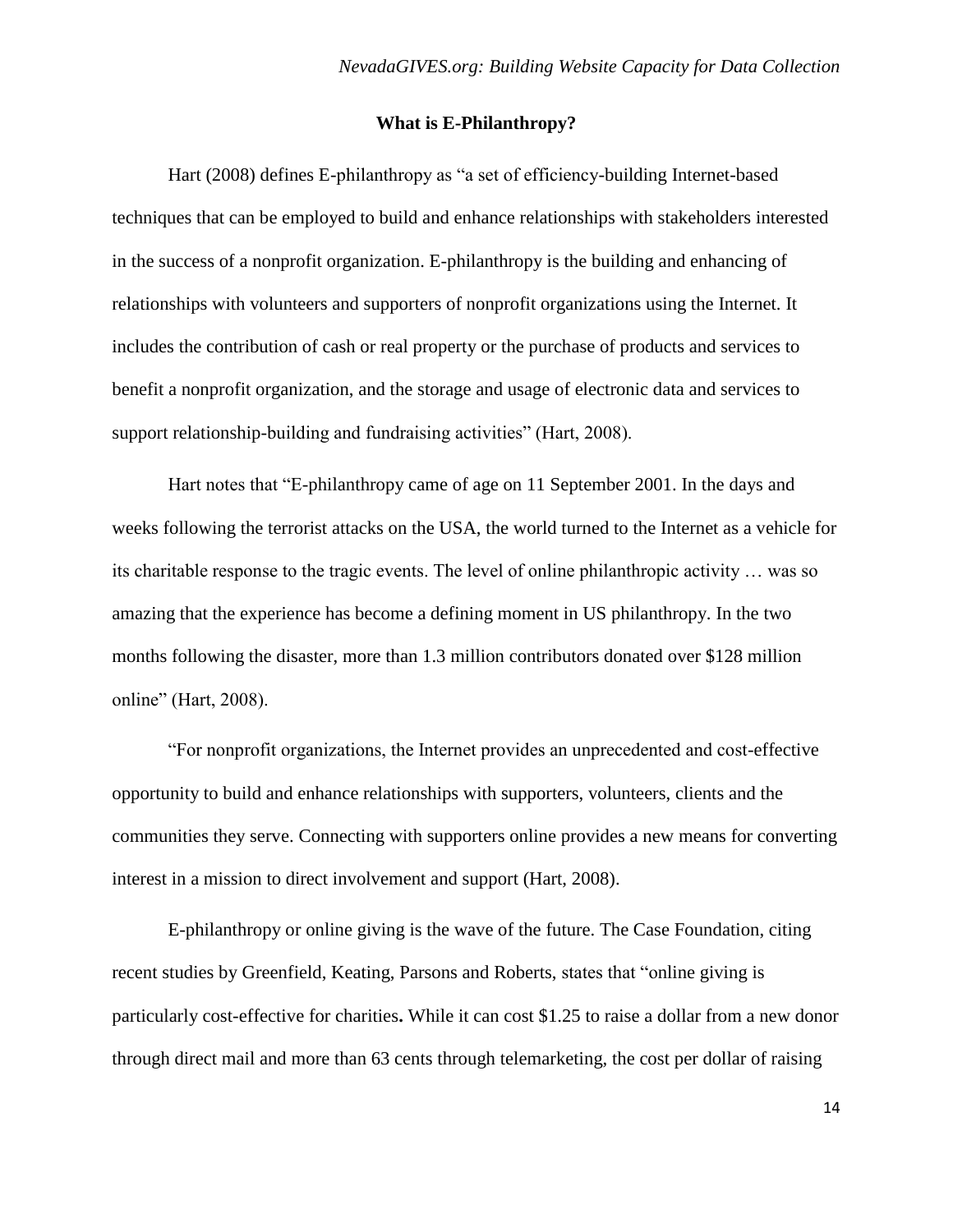money online can be as little as 5 cents" (Sources: Fund-Raising Cost Effectiveness, by James Greenfield; Cost-Effectiveness of Nonprofit Telemarketing Campaigns, by Keating, Parsons and Roberts; and Network for Good), (The Case Foundation. 2011).

―Network for Good, a nonprofit site for charitable giving, recently asked online donors an important question: "Why do you donate online?" The most common answer -- "It's easier than writing a check" -- says much about the changing face of philanthropy. Online giving is easy, and for a new generation of donors, convenience can be as important a consideration as the cause itself" (The Case Foundation. 2011).

#### **NevadaGIVES Historical Background**

NevadaGIVES is an independent  $501(c)(3)$  public charity. It was launched as an initiative of the Business Community Investment Council (BCIC) and Nevada Community Foundation in 2003, through a multi-year grant from New Ventures in Philanthropy. As the community's interest in NevadaGIVES continued to grow and they recognized the need to increase its impact in the community, the organization decided to establish itself as an independent public charity in 2007 (NevadaGIVES website, About Us, 2011). NevadaGIVES' mission is "to raise awareness" of philanthropy and volunteerism by serving as the informational resource in Southern Nevada" (NevadaGIVES website, About Us, 2011).

NevadaGIVES carries out its mission through a variety of efforts. Generally, it helps individuals, businesses and nonprofits identify opportunities to give back in a way that is meaningful and enjoyable to them. Although NevadaGIVES has a modest budget and only one part-time staff person, the organization provides a number of quality services through their website as well as by presenting community events. Their website provides recognition to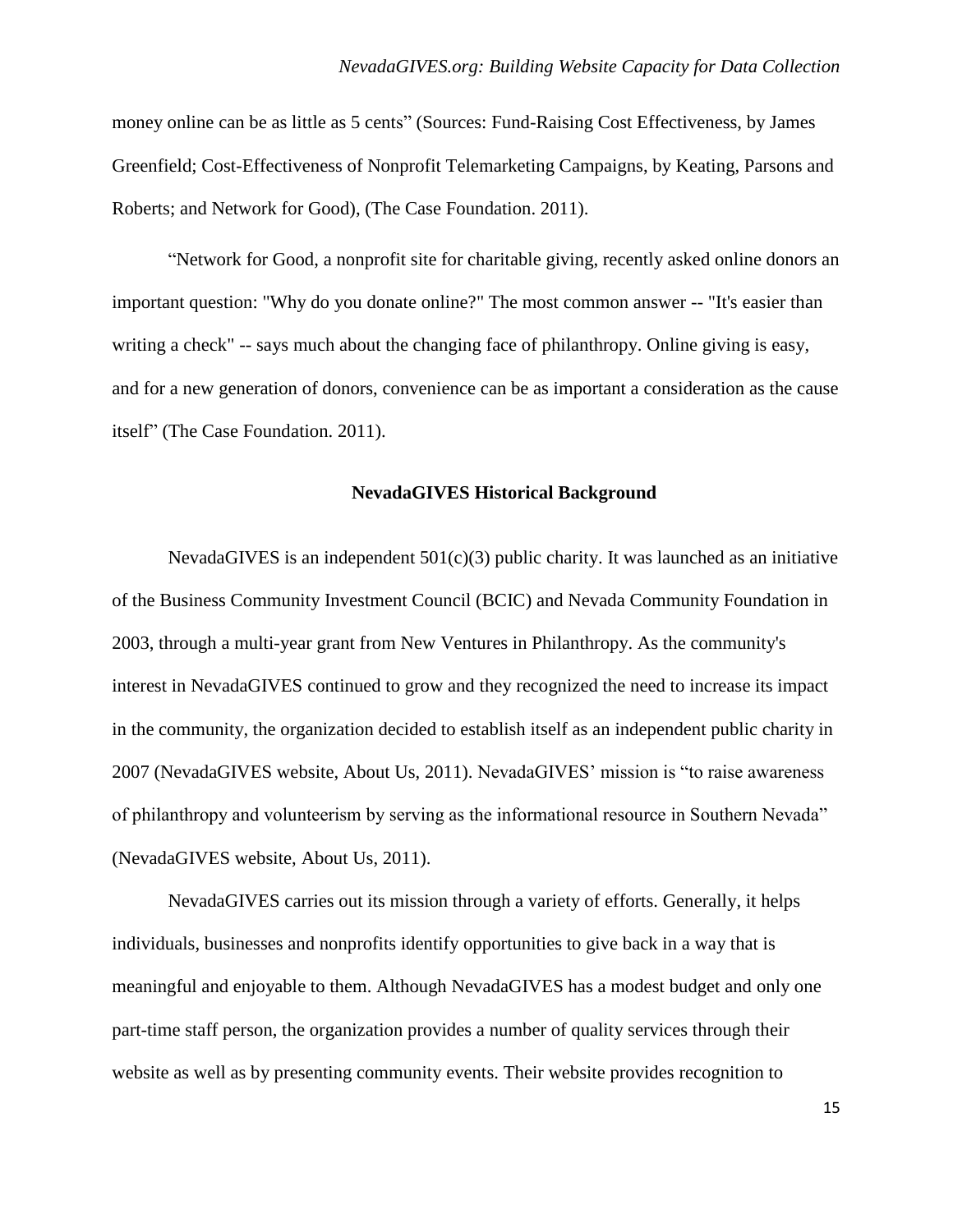organizations that are positively impacting the community as well as their many corporate sponsors (NevadaGIVES website, FAQ, 2011). In addition, the public can also access an extensive library of philanthropic resources, charitable best practices, and a calendar featuring local nonprofit events. Along with their informational website, NevadaGIVES also holds a number of educational events such as "Speed Dating for Funders and Nonprofits," "Annual Philanthropy Summit," and convenes the "Business Community Investment Council." As NevadaGIVES moves forward, it has ambitious plans including philanthropy promotional campaigns and utilizing technology with Nevada Gives to the Max Day to connect those with resources to those in need of resources (NevadaGIVES website, About Us, 2011).

NevadaGIVES proximal goal is to significantly raise the visibility, and subsequently the effectiveness, of their organization with the launch of the "Nevada Gives to the Max Day" event. The literature review determined that NevadaGIVES must not only stimulate excitement about the event to attract numerous donors on that day, but also build their brand capacity with incentives for donors to return to the website once the event has passed. Researchers identified four key website design and interactivity elements for stimulating website activity to improve outcomes. These factors are defined as experience factors; branding, content, functionality and usability (Figure 3). Also tied to all of these factors is the hedonic or entertainment factor. Therefore engaging customers on NevadaGIVES.org in a positive and stimulating way is critical to increasing customer satisfaction, which will ideally influence future behaviors.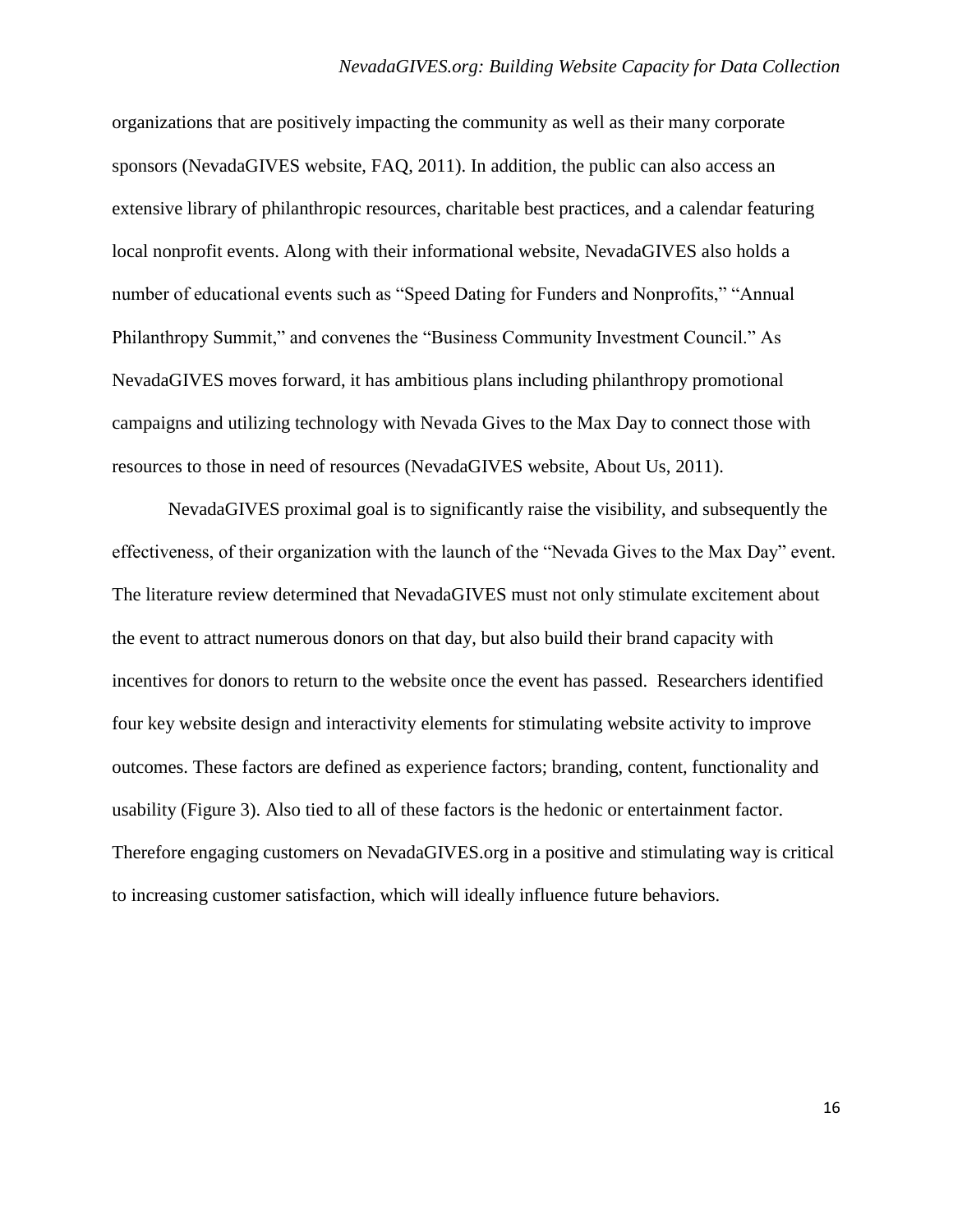**BRANDING:** The desired organizational image, message, purpose, strategies

**CONTENT** New and updated information. multimedia, images

# **USER EXPERIENCE "UX"**

Why is it important? A good user experience increases customer satisfaction. Customer satisfaction influences future behaviors.

# **FUNCTIONALITY:**

Delivery of interactive services

USABILITY: Ease of use, accessibility and navigation

**Figure 3. Illustration of the four user experience factors in building website satisfaction and customer loyalty**

With the tremendous growth and development of e-philanthropy in recent years, many resources for best practices in web design can be found in both public and private informational websites as well as academic literature. Non-academic websites such as, *Social Media 4 Nonprofits* (Social Media 4 Nonprofits, 2011) and website engagement and analysis services offered by *Google+ Best Practices for Nonprofits* offer useful information for leverging marketing and brand awareness through linking your organization's URL to social networking sites at no charge to maximize the broadcast of your organization's message (nonprofitorgs, 2011). Aside from non-academic sources, best practices can be viewed by examining any number of award-winning nonprofit websites such as *The Bill and Melinda Gates Foundation* as well as the *GiveMN.org* website, considered the nation's "gold standard" in regard to nonprofit fundraising (Give Minnesota, 2011).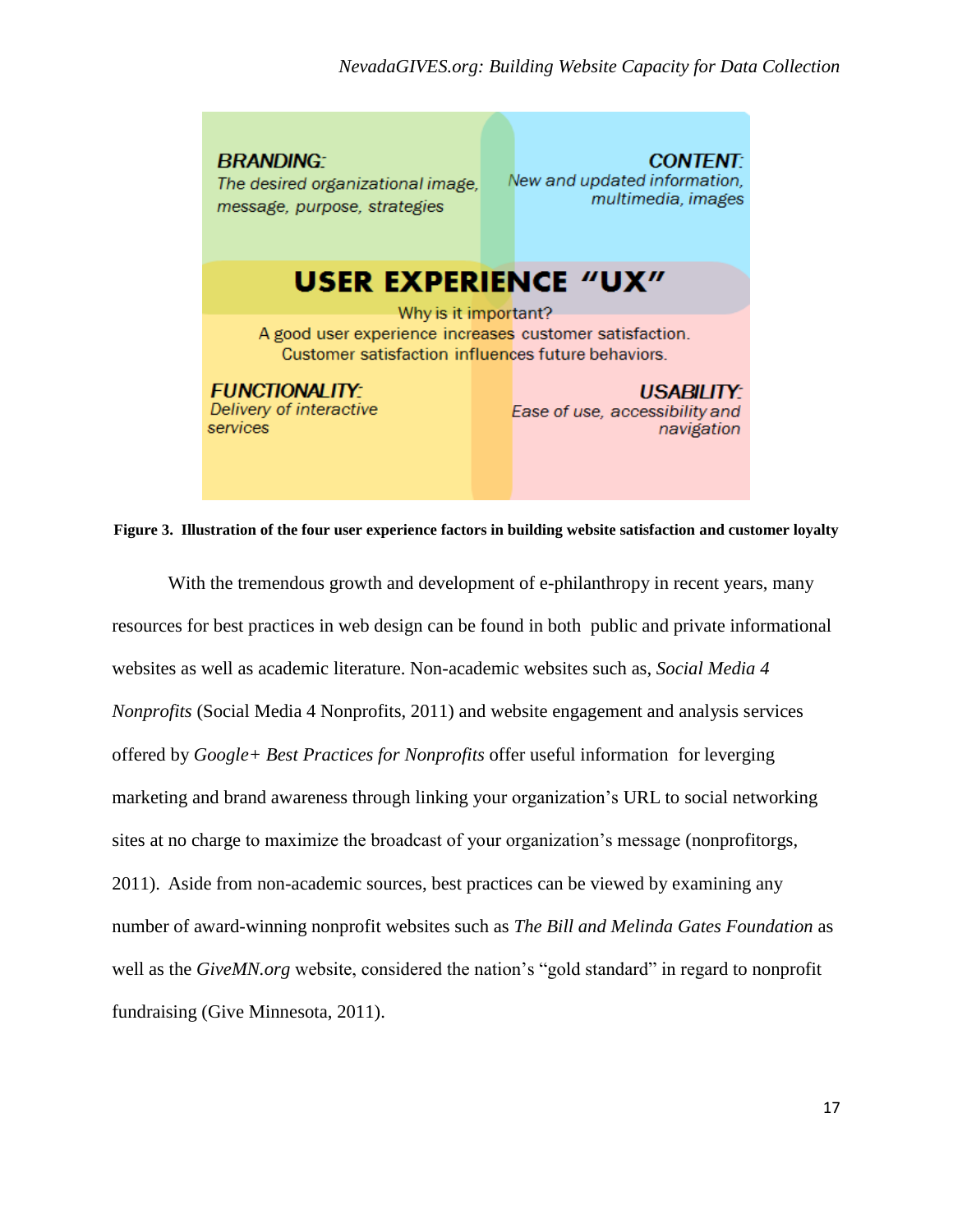The success of many of these websites mentioned, with budgets on both ends of the spectrum, can be attributed to conscious incorporation of user experience, or "UX" applications designed with the end-user in mind. Providing a positive user experience, or a meaningful and valuable interaction between the user and website activities, must include four factors: branding, content, functionality and usability. In addition, the four UX factors can also contain a hedonistic or entertainment aspect as well (Sohaib, Hussain, & Badini, 2011).

# **Methodology and Data Collection**

This study is both qualitative and exploratory. The instruments used to collect the data included email, telephone and person interviews. Based on the information from literature reviews, other research sample designs, a *Survey Monkey* questionnaire was created by the MPA group for future distribution by the organization. After numerous revisions, the survey was narrowed down from 26 to 20 questions that were very specific to how visitors were currently interacting with the website, rather than whether they just liked or disliked certain aspects of the website. The MPA group intended the survey to be emailed to a convenience sample of current and potential patrons, and those in the charitable nonprofit sector. In addition, a survey link would also be available from the NevadaGIVES website to capture those searching the internet. Due to time constraints, the survey was not distributed; however, the survey can be fully utilized as is, or modified by the organization as needed.

 The MPA group used the four user experience factors; branding, content, usability, and functionality to frame the survey questions. Most questions were created and selected based upon interviews with Stacey Wedding, President of NevadaGIVES Board, who indicated which aspects of the subject matter were important to their operation. Although the survey was not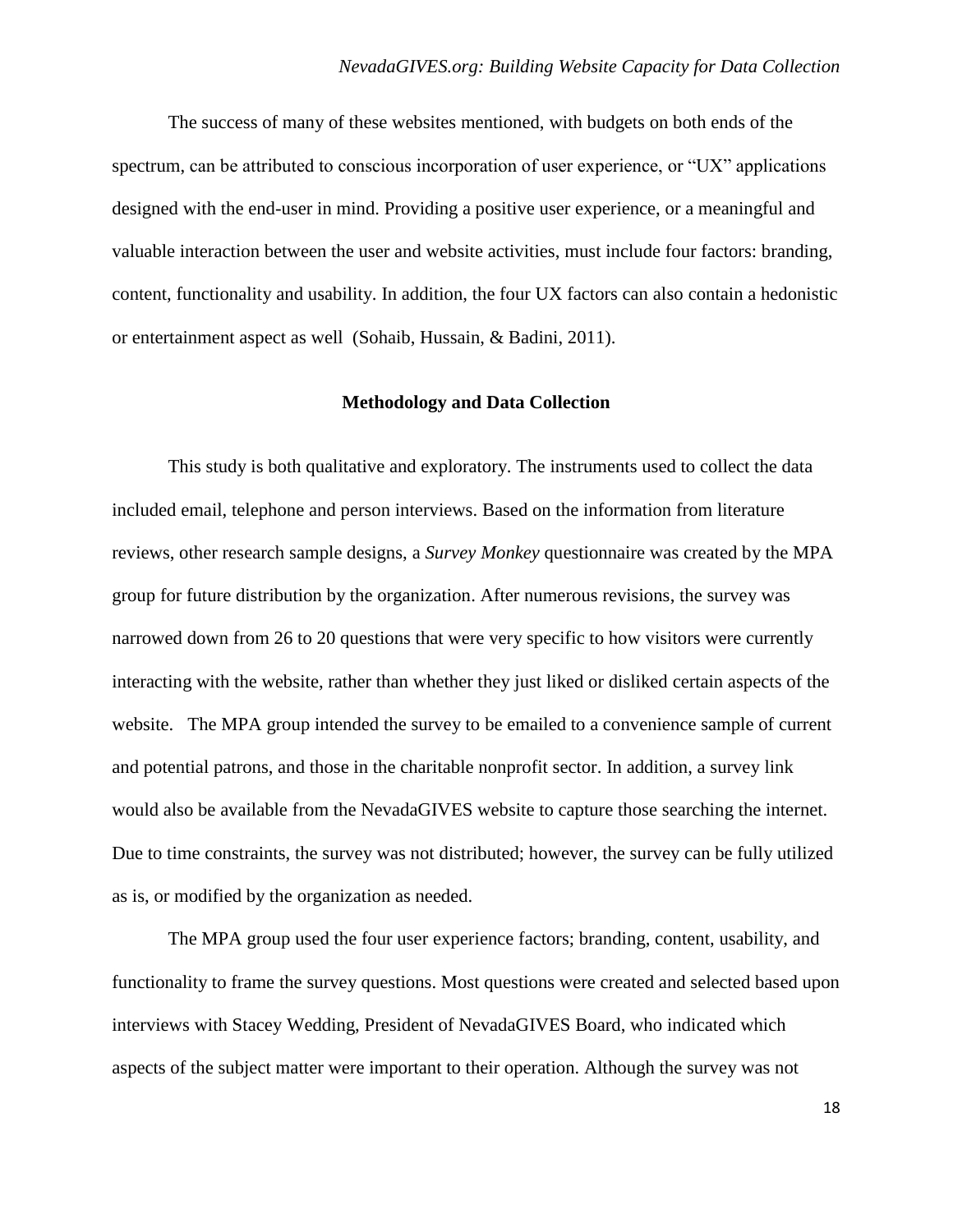widely distributed, the MPA group conducted a test survey completed by board members who provided valuable feedback and suggestions for wording, relevance and the Skip Logic option on some of the questions.

The survey includes 20 questions regarding demographics, user experience with different elements of the website, donor's perception of performance, organization's accountability and credibility, etc. (Appendix C, full survey instrument). The electronic questionnaire utilized the Survey Monkey website, which is free for surveys 10 questions or less. Monthly benchmarks can be gauged through regular survey feedback; continuous monitoring of user experience will provide a method in which to improve customer satisfaction.

# **Survey Instrument**

The first four survey questions (Appendix C) address the purpose for visiting or reasons for not visiting the website, and the various UX factors which affect the users experience with the website. These were included in the questionnaire because responses tell us what attracts visitors to a nonprofit website or makes them return, what information and services they want and need, and how they rate key elements and features of the website, including online security for donating. Donors trust an organization which has taken steps to make any online donation safe and trustworthy. Improving the elements that visitors value most generally will have a positive impact on overall satisfaction and therefore on future behaviors.

Industry-level data suggests that "improvements to website functionality will have the greatest return on investment, followed closely by improvements to image. Enhancements to content, look and feel, and navigation are less likely to have a huge impact on customer loyalty and giving. These kinds of insights can be valuable to a nonprofit looking to prioritize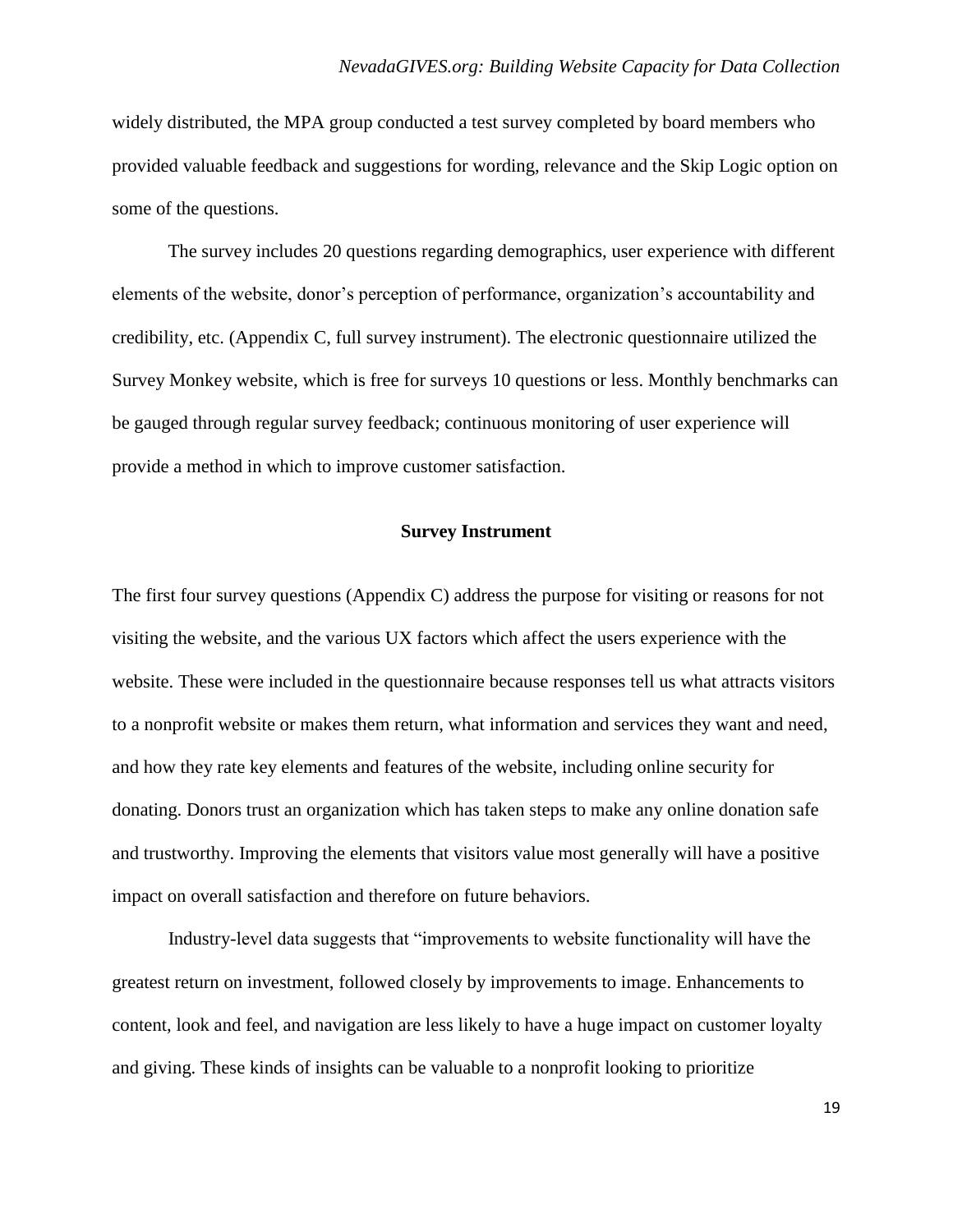investments in the website or make strategic cuts that will have the smallest impact" (Freed, 2009).

Survey questions 5 through 8 were designed to provide information about customer engagement and loyalty. Providing the website visitors the ability to share their feelings about their interaction with the organization improves customer satisfaction, builds loyalty and website reputation. For an organization that would like to be known as the primary informational resource on philanthropy it is crucial that its most powerful tool, its website provides what the customers need and expect, and inspires them to come back. Highly engaged consumers are more loyal and more likely to continue their support to the organization. Increasing the engagement of target customers increases the rate of customer retention.

Questions 9 and 10 were included to give the respondents the opportunity to share what would inspire them to give or get involved in the community, and to provide suggestions for improvements to the website and its services. Armed with information on users' values and what they need and want from a website, "any nonprofit should be able to make the case for an increased focus on website improvements that will significantly impact online customer satisfaction" (Freed, 2009).

Survey questions 11 and 12 are regarding the preferred methods for staying connected to the organization, including social media. The findings from these questions will provide information about the size of the group of website visitors who use social media and how social media can be utilized to improve website interactivity. The power of social media in today's world is undeniable, "with Facebook's 175 million daily visitors to Twitter's 75 million and LinkedIn's 50 million member accounts, (Econsultancy, 2010). Recent research on nonprofits shows that "Facebook was used by 90% of organizations; Twitter was used by 85% and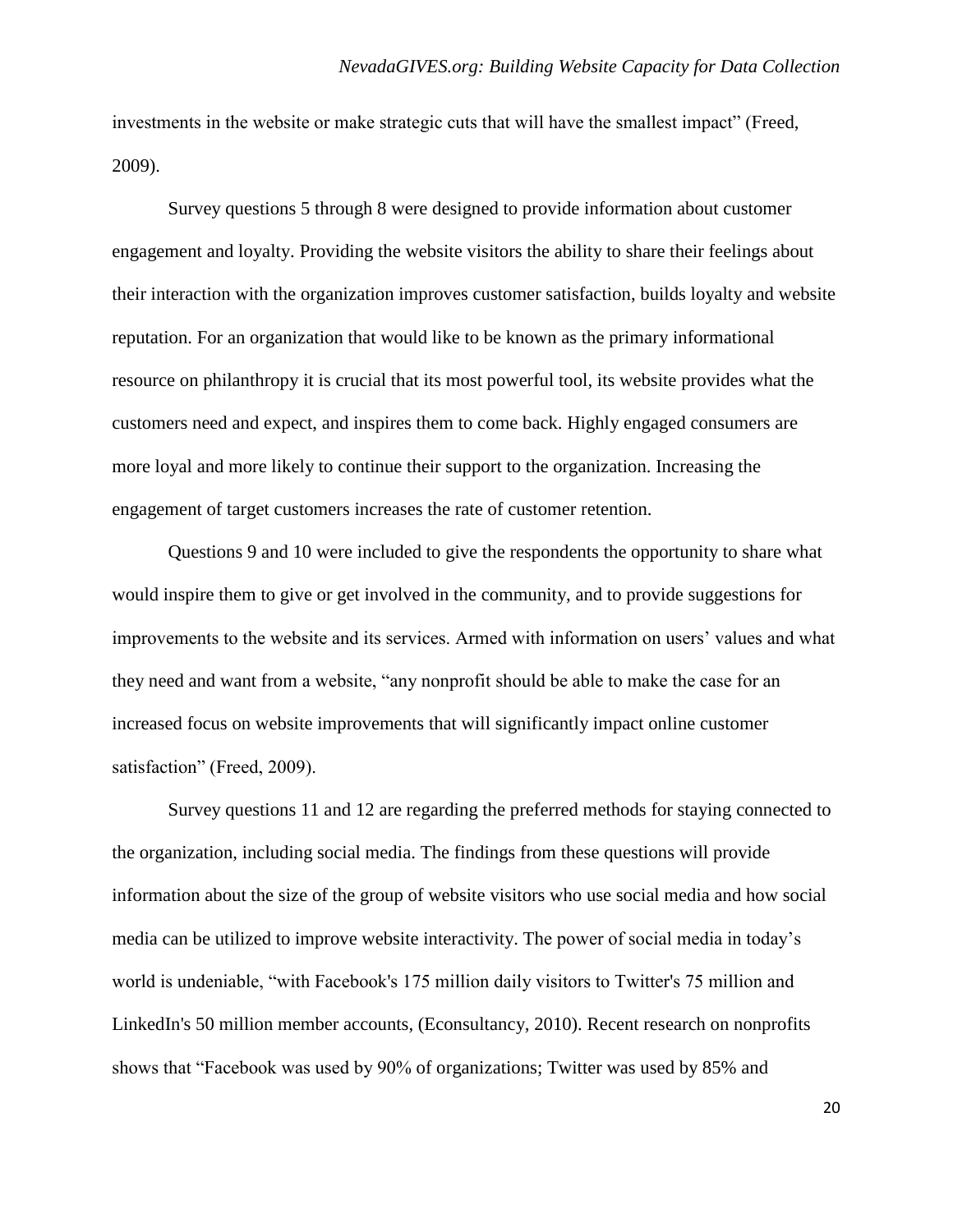YouTube by 64%. These tools are being used to raise awareness of the organization and to form a community, gather knowledge, information and feedback" (GOSS Interactive website, 2011). In other words, "since there is a large group of nonprofit site visitors who use social media and who tend to influence others, it will be increasingly important for nonprofits to increase their social media participation in ways that correspond to their specific audiences' needs and interests" (Freed, 2009). By monitoring its social media engagement the organization will be able to understand if it is meeting its objectives.

The next three questions (13 through 15) address website's capability to provide services to potential donors, to communicate organization's accountability, and build trust. As Hart and Johnston (2002) note, "Years of experience in the off-line world have taught fundraisers that attention to ethics, privacy, security of information, honesty in reporting, and building a case for support will yield success in fundraising – because they help build trust… Every fundraiser knows that the most important element in building a relationship with a prospective donor is trust… trust in the mission, trust in the people, trust that the donor will be treated fairly, and trust in the integrity of the organization... [T] rust is the foundation of all successful relationships" (Hart, Johnston, 2002).

When an organization demonstrates transparency in decision making, it is important to a donor that agency provides disclosure of operating expenses and financials, or communicates impact of gift. "Those wanting to give want also to make sure that their gift will be used effectively. So, now more than ever, is the time to be clear and transparent about where contributions are going and how they will impact beneficiaries' lives. The more honest and open [a] charity is, the more new donors and gifts [is it] likely to attract (Kolaneci, 2011).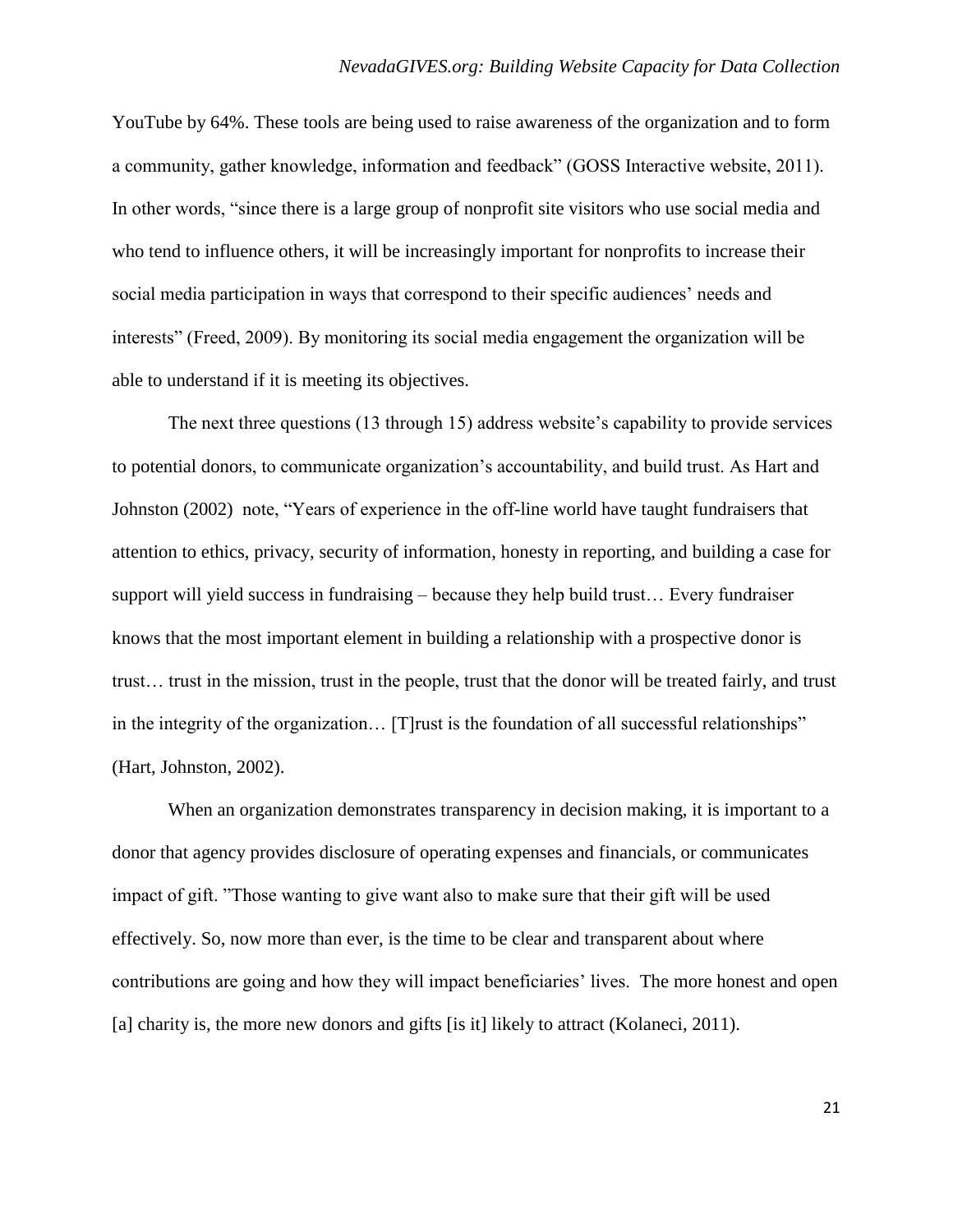Donors tend to trust an organization that is rated positive by a third-party. According to Freed (2009) "nonprofit site visitors listen to outside sources" (p.10), including trusted family members, friends and advisors.

The question about preferred methods of giving (question 15) will provide suggestions to the organization about how to best collect their donations, and the cost of accepting donations, depending on the methods chosen. The volunteer option will provide significant information about the number of people who could potentially be engaged as potential volunteers. "In today's time-starved world, nonprofit organizations realize how important it is to focus on the recruitment, retention, and efficient organization of volunteers… Potential volunteers are harder to locate, more difficult to schedule, and even tougher to retain. Mobilizing either large or small groups of people to spend time on volunteer efforts requires a new approach to volunteer management" (Parke, Hart, 2002).

The last five survey questions (16 through 20) are demographic and will help the organization profile the visitors to their website by residence, gender, age, education, and household income. A nonprofit organization must know who their target audience is and ―consider the various publics [it is] trying to reach - donors, volunteers, prospects, media, staff, sponsors, clients, grantees - all have different needs and requirements. There are times when one message covers all but there will be times when [the organization] will need to identify the target and tailor [their] message to communicate directly, with say the media or donors" (Holdsworth, 2007). A research (Smith, 1999) on this field has suggested that "there is a difference between the age group of the traditional donor and the age group of the Internet donor… [The findings show that] the majority of the potential Internet donors are younger than 60 (85%) and only 10% are older than 60. In addition, the mean age of the Internet donor is about 42 years. A charity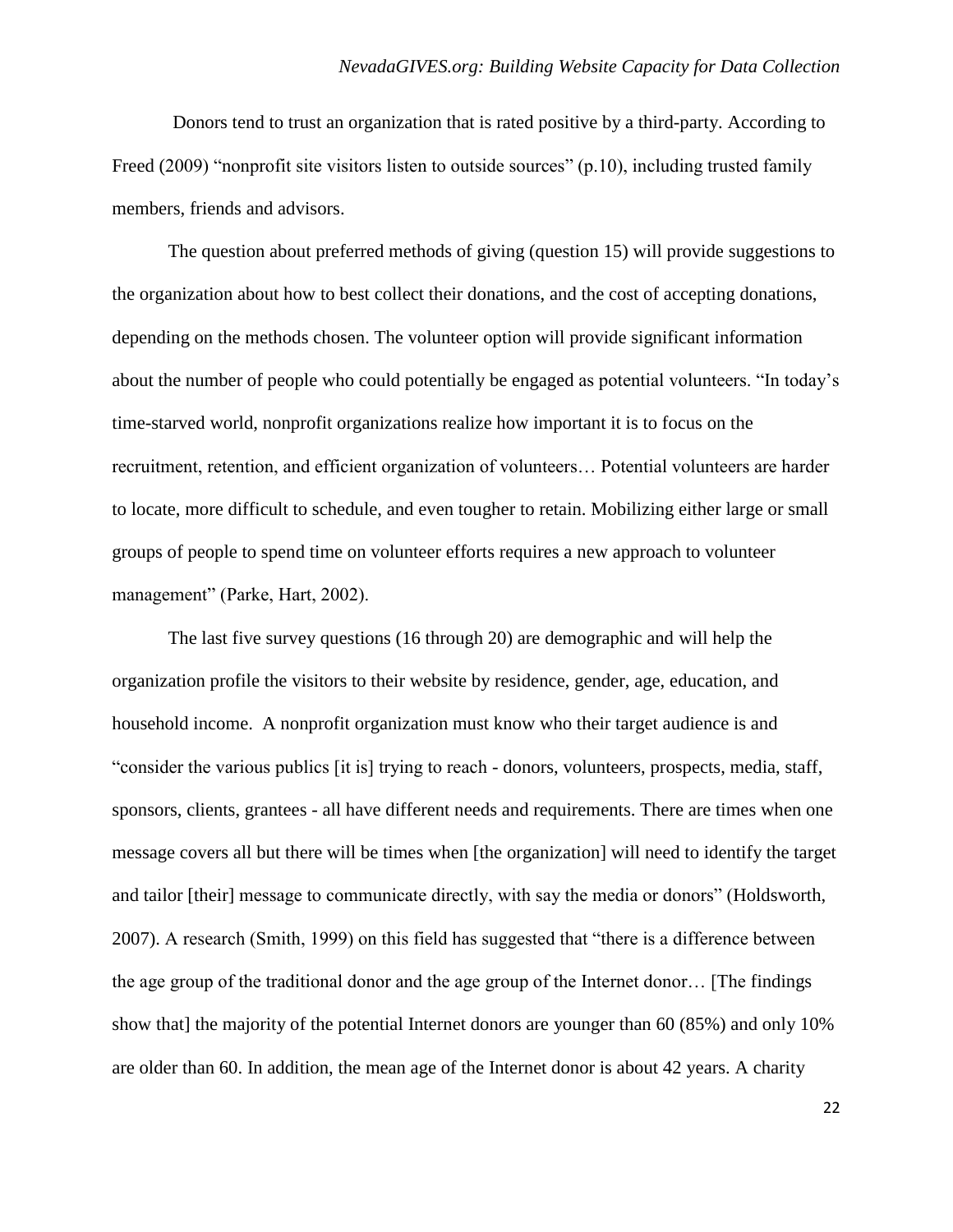website that is designed to fall on the criterion of this age group will attract more donations" (Smith, 1999). A nonprofit organization must have a clear idea of its website visitors in order to meet the needs of the different types of audiences, all equally important.

# **Recommendations**

Recommendations for NevadaGIVES.org are prioritized according to the least fiscal impact, but maximum benefits. Again, enhancing the four "UX" factors is key, as NevadaGIVES already has basic website content in which to expand upon:

# Free/Low Cost

- 1. Recruit volunteers and interns to update website content and distribute e-blast/newsletter more frequently
- 2. Utilize social media links such as Facebook, LinkedIn and YouTube
- 3. Use free on-line tools such as Survey Monkey and Google Analytics; distribute the survey and assess results in real-time; make changes
- 4. Utilize the BCIC to seed NevadaGIVES.org links on their websites
- 5. Complete the security, privacy policy and terms and conditions to build trust for giving

# Moderate Cost

- 6. Add inspiring color photos, YouTube videos from NG events
- 7. Add Search option
- 8. Move corporate sponsor logos on home page
- 9. Add blog w/comments/forum capabilities with link to e-newsletter
- 10. Add Customer Comment box on home page with direct contact information
- 11. Organize and prioritize website information
- 12. Embed links throughout website text.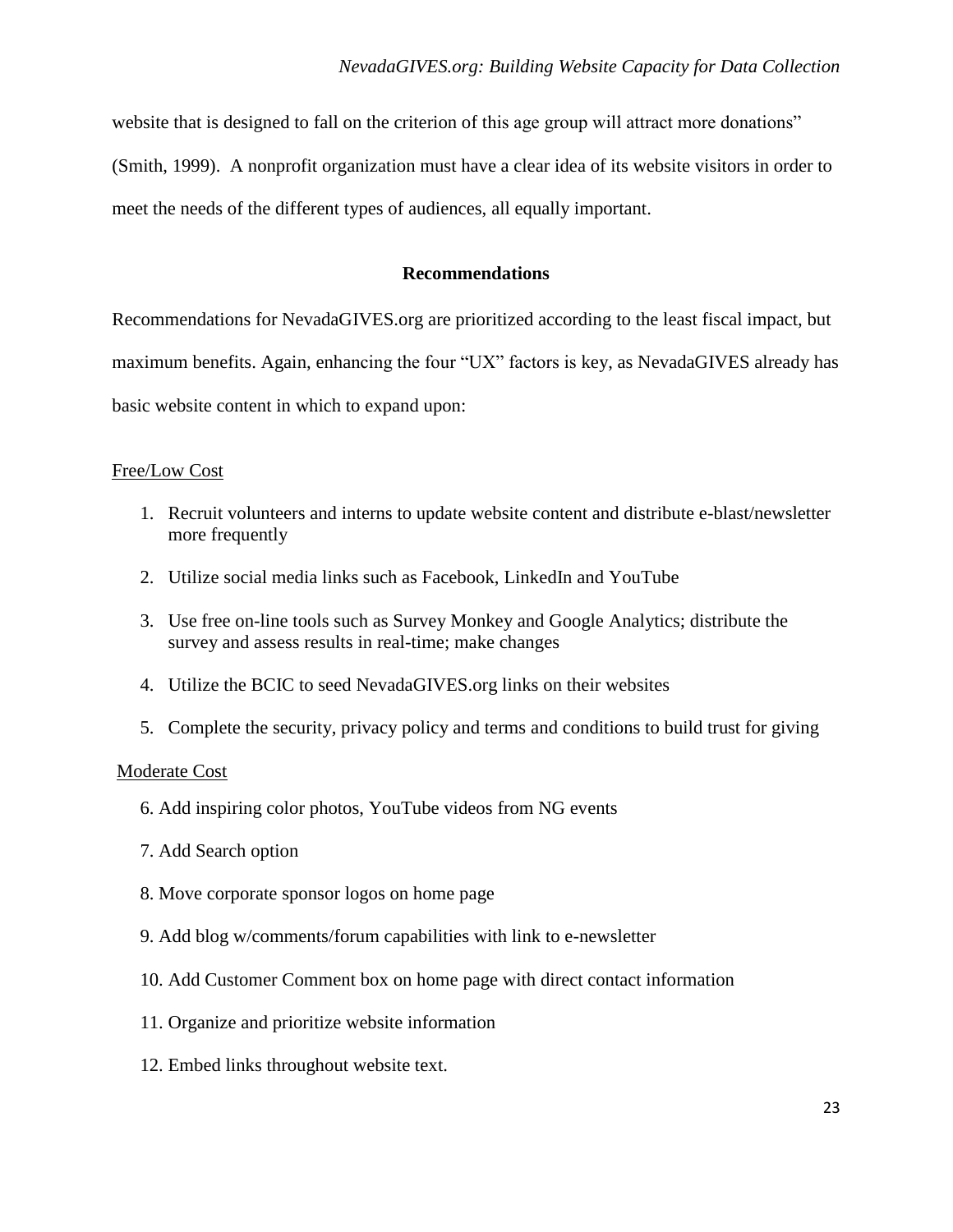Outcomes from utilizing "UX" is for NevadaGIVES to experience increased website activity; with more visitors satisfied with the site, the more likely visitors will return. The following list of indicators of increased interactivity can also be used as current data benchmarks:

Website Interactivity Indicators:

- The site will be used as a primary resource
- More web page his and more time spent on the site
- More visitors will recommend the site to others
- More visitors will return to the site
- More funds will be raised through the website
- More inquiries on how to participate
- More calendar postings
- Increased media coverage.

The next steps for NevadaGIVES, once "UX" factors are implemented, will be to start collecting and using data to establish benchmarks. In addition, volunteers can collect data at all events, through basic surveys, "How did you hear about this event?" "What is your preferred method of receiving updates?" and "What information are you interested in regarding giving in southern Nevada?" We encourage NevadaGIVES to take advantage of free-on line survey tools, such as *Survey Monkey* linked to the website for on-going service delivery assessment.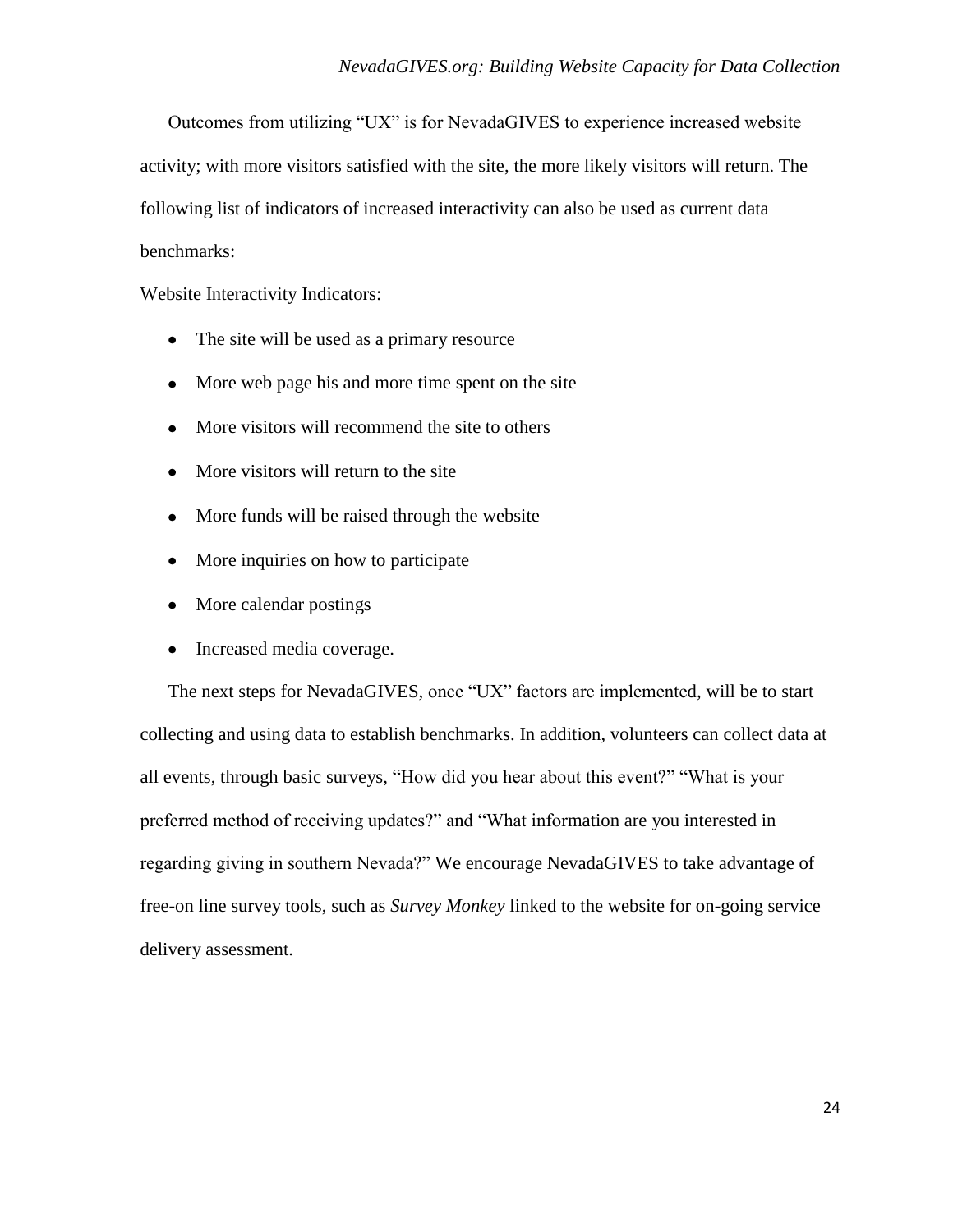# **References**

(n.d.). Retrieved 8 11, 2011, from http://nonprofitorgs.wordpress.com/2011/07/25/google-best-

practices-for-nonprofits/

- (n.d.).(2011, 8 11). Retrieved 8 10, 2011, from Gates Foundation : http://www.gatesfoundation.org/Pages/home.aspx
- (2011, 2 3). Retrieved 8 12, 2011, from Social Media 4 Nonprofits: http://www.rositacortez.com/
- Freed, Larry. 2009. Trends in Constituent Satisfaction with Nonprofit Websites: Building Membership Donations and Loyalty through the Web Channel. [www.ForeSeeResults.com](http://www.foreseeresults.com/)
- *Give Minnesota*. (2011). Retrieved 8 8, 2011, from GiveMN.org: http://givemn.razoo.com/p/gtmd-postgame
- Giving USA Foundation, 2011. [www.givingusa.org](http://www.givingusa.org/)
- GOSS Interactive. 2011. http://www.gossinteractive.com/solutions/digital-marketing/socialmedia?formid=4200
- Government Procurement (2002).Article: Study Looks At Giving And Volunteering in US, 2002, Penton Media, [http://govpro.com/issue\\_20020101/gov\\_imp\\_29043/](http://govpro.com/issue_20020101/gov_imp_29043/)
- Greenfield, James M. (1996) Fund-Raising Cost Effectiveness: A Self-Assessment Workbook**.** Hart, Ted, and Johnston, Michael. (2002) Fundraising on the Internet.  $2<sup>nd</sup>$  edition. Building Trust Online.
- Hart, T. (2008). The Routledge Companion to Nonprofit Marketing, edited by Sargeant, A., and Wymer, W.; e-Philanthropy. Leveraging technology to benefit charities and donors.
- Holdsworth, Lynn. 2007. Creating a Content Strategy for Your Charity Website.http://www.raspberryfrog.co.uk/resources/articles/creating-content-strategy-foryour-charity-website
- Keating, E., Parsons, L. M., and Roberts, A.A., (2003) Cost-effectiveness of Nonprofit Telemarketing Campaigns.
- Kolaneci, Redina. 2011. How to increase giving though your charity's website; McConkey Johnston International, http://www.mcconkey-johnston.co.uk/files/How-to-increasegiving.pdf

NevadaGIVES. [www.nevadagives.org](http://www.nevadagives.org/)